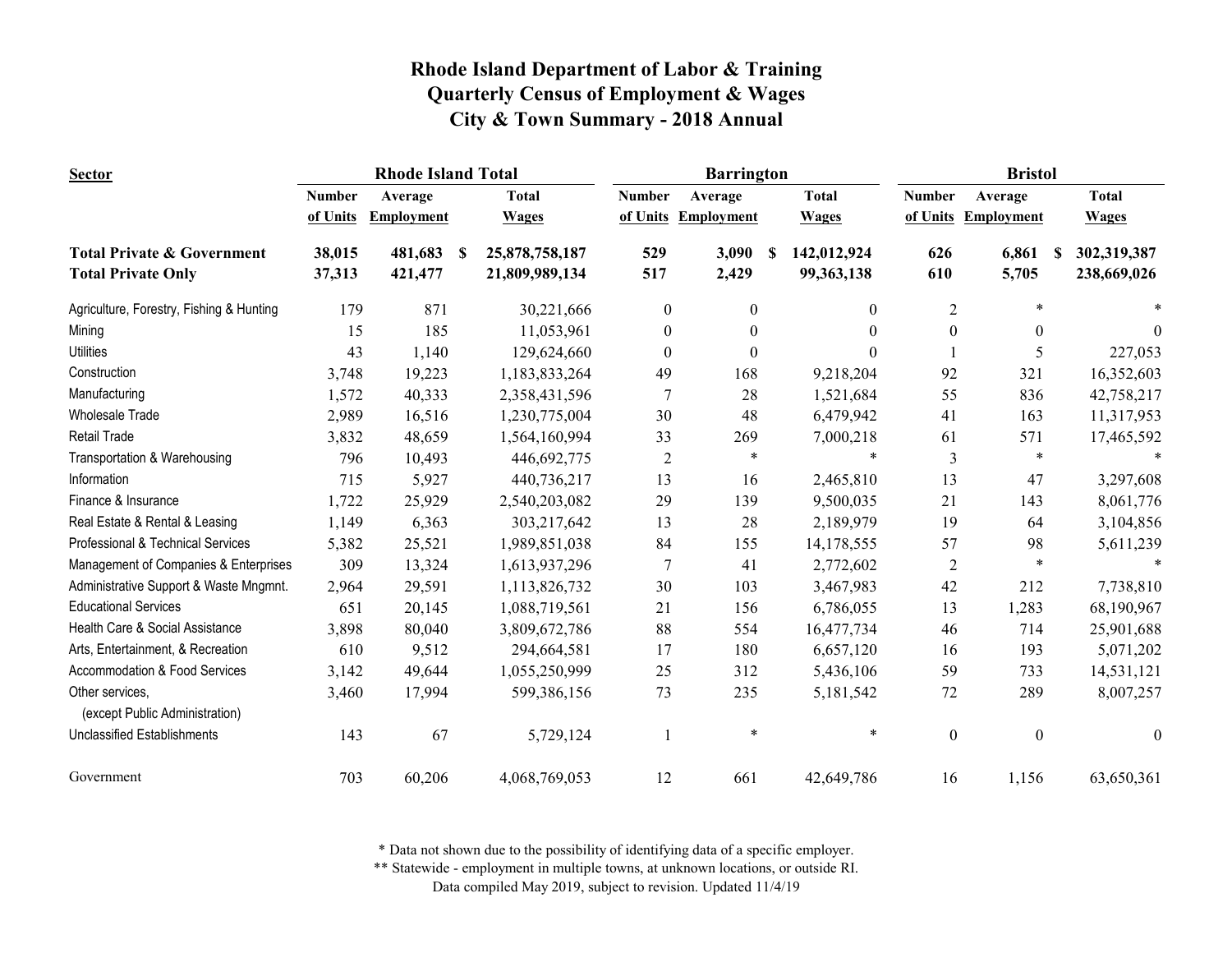| <b>Sector</b>                            |                | <b>Burrillville</b> |                   |                  | <b>Central Falls</b> |                         | Charlestown   |                   |                        |
|------------------------------------------|----------------|---------------------|-------------------|------------------|----------------------|-------------------------|---------------|-------------------|------------------------|
|                                          | <b>Number</b>  | Average             | <b>Total</b>      | <b>Number</b>    | Average              | <b>Total</b>            | <b>Number</b> | Average           | <b>Total</b>           |
|                                          |                | of Units Employment | <b>Wages</b>      | of Units         | <b>Employment</b>    | <b>Wages</b>            | of Units      | <b>Employment</b> | <b>Wages</b>           |
| <b>Total Private &amp; Government</b>    | 314            | 3,295               | 139,805,699<br>-S | 296              | 2,977                | 121,232,426<br><b>S</b> | 237           | 1,601             | 68,240,167<br><b>S</b> |
| <b>Total Private Only</b>                | 299            | 2,700               | 112,847,316       | 287              | 2,350                | 85,934,458              | 222           | 1,381             | 57,618,661             |
| Agriculture, Forestry, Fishing & Hunting | 2              | ∗                   | ∗                 |                  | $\ast$               | $\ast$                  | 2             | 12                | 328,352                |
| Mining                                   | 0              | $\overline{0}$      | 0                 | $\theta$         | $\theta$             | 0                       |               | *                 |                        |
| <b>Utilities</b>                         | 2              |                     |                   | $\Omega$         | $\Omega$             |                         | $\Omega$      | $\theta$          | $\theta$               |
| Construction                             | 76             | 314                 | 16,953,558        | 47               | 158                  | 6,631,179               | 51            | 163               | 8,525,997              |
| Manufacturing                            | 14             | 651                 | 36,406,696        | 27               | 556                  | 23,130,400              | 3             | 251               | 12, 143, 231           |
| <b>Wholesale Trade</b>                   | 20             | 62                  | 4,868,502         | 3                | 23                   | 1,514,038               | 10            | 19                | 1,671,063              |
| <b>Retail Trade</b>                      | 18             | 154                 | 4,374,192         | 49               | 265                  | 8,367,897               | 23            | 140               | 4,600,411              |
| Transportation & Warehousing             | 3              | 51                  | 1,766,918         | 14               | 29                   | 755,990                 |               | $\ast$            |                        |
| Information                              | 4              | 26                  | 697,492           |                  | $\ast$               | *                       | 6             | 26                | 607,008                |
| Finance & Insurance                      | 5              | 10                  | 503,251           | 6                | 30                   | 1,085,881               | 9             | 71                | 5,366,434              |
| Real Estate & Rental & Leasing           | 7              | 8                   | 347,711           | 8                | 22                   | 710,327                 | 10            | 37                | 2,375,035              |
| Professional & Technical Services        | 31             | 60                  | 4,096,782         | 12               | 23                   | 836,418                 | 21            | 44                | 3,771,750              |
| Management of Companies & Enterprises    | $\theta$       | $\overline{0}$      | $\boldsymbol{0}$  | $\mathbf{0}$     | $\boldsymbol{0}$     | $\theta$                | -1            | $\ast$            |                        |
| Administrative Support & Waste Mngmnt.   | 20             | 87                  | 3,485,986         | 19               | 223                  | 11,916,517              | 19            | 57                | 2,042,458              |
| <b>Educational Services</b>              | 4              | 12                  | 124,687           | 3                | 228                  | 10,422,745              | 3             | 4                 | 155,493                |
| Health Care & Social Assistance          | 27             | 549                 | 20,887,510        | 37               | 380                  | 12,077,500              | 20            | 191               | 7,758,113              |
| Arts, Entertainment, & Recreation        | 6              | 53                  | 924,827           |                  |                      |                         | 3             | 27                | 1,697,286              |
| Accommodation & Food Services            | 29             | 495                 | 8,234,735         | 37               | 304                  | 5,560,396               | 22            | 291               | 5,390,386              |
| Other services,                          | 33             | 107                 | 3,864,724         | 26               | 99                   | 2,680,712               | 23            | 46                | 1,054,504              |
| (except Public Administration)           |                |                     |                   |                  |                      |                         |               |                   |                        |
| <b>Unclassified Establishments</b>       | $\overline{c}$ | $\ast$              | $\ast$            | $\boldsymbol{0}$ | $\boldsymbol{0}$     | $\boldsymbol{0}$        |               | $\ast$            |                        |
| Government                               | 15             | 595                 | 26,958,383        | 9                | 628                  | 35,297,968              | 15            | 219               | 10,621,506             |

\* Data not shown due to the possibility of identifying data of a specific employer.

\*\* Statewide - employment in multiple towns, at unknown locations, or outside RI.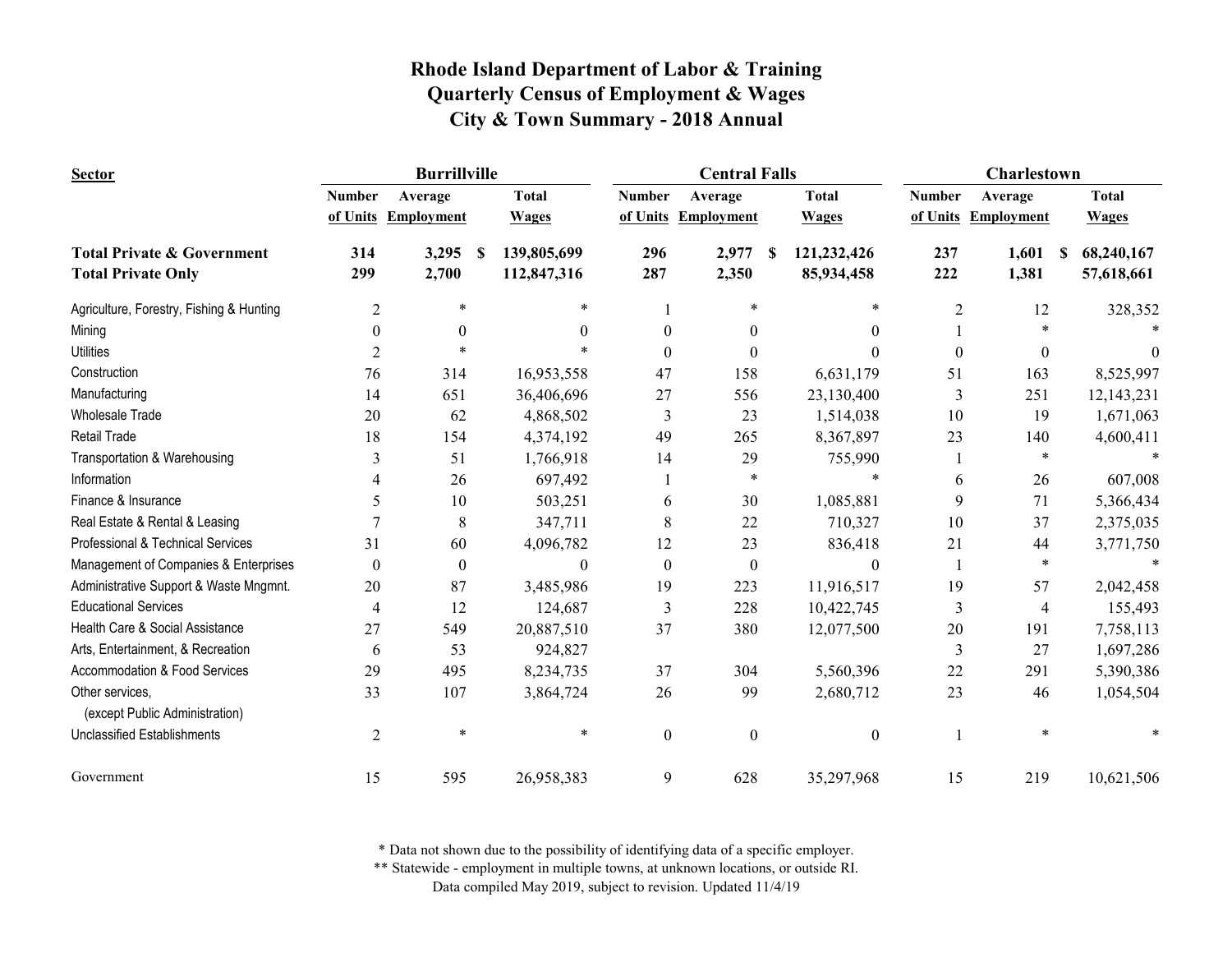| <b>Sector</b>                            |                  | Coventry            |                         |                | <b>Cranston</b>   |                    | <b>Cumberland</b> |                     |                  |
|------------------------------------------|------------------|---------------------|-------------------------|----------------|-------------------|--------------------|-------------------|---------------------|------------------|
|                                          | <b>Number</b>    | Average             | <b>Total</b>            | <b>Number</b>  | Average           | <b>Total</b>       | <b>Number</b>     | Average             | <b>Total</b>     |
|                                          |                  | of Units Employment | <b>Wages</b>            | of Units       | <b>Employment</b> | <b>Wages</b>       |                   | of Units Employment | <b>Wages</b>     |
| <b>Total Private &amp; Government</b>    | 701              | 7,947               | 314,030,071<br><b>S</b> | 2,599          | 37,268            | 1,844,243,609<br>S | 927               | 11,787              | 621,491,261<br>S |
| <b>Total Private Only</b>                | 685              | 6,693               | 255,597,848             | 2,565          | 30,853            | 1,364,695,183      | 914               | 10,721              | 560,424,346      |
| Agriculture, Forestry, Fishing & Hunting | $\overline{2}$   | $\ast$              | $\ast$                  | 13             | 53                | 1,207,118          |                   | $\ast$              |                  |
| Mining                                   | $\boldsymbol{0}$ | $\boldsymbol{0}$    | $\overline{0}$          | $\overline{2}$ | $\ast$            | $\ast$             |                   | $\ast$              |                  |
| <b>Utilities</b>                         |                  |                     |                         | $\Omega$       | $\theta$          | $\Omega$           | $\overline{2}$    |                     |                  |
| Construction                             | 124              | 474                 | 20,773,769              | 234            | 1,173             | 69, 357, 523       | 115               | 719                 | 48,638,419       |
| Manufacturing                            | 32               | 538                 | 40,854,432              | 147            | 3,565             | 188,782,442        | 31                | 1,723               | 85,259,181       |
| <b>Wholesale Trade</b>                   | 30               | 277                 | 22,968,224              | 169            | 1,623             | 99,662,021         | 62                | 580                 | 40,351,440       |
| <b>Retail Trade</b>                      | 90               | 1,747               | 52,008,479              | 307            | 5,221             | 176,811,811        | 85                | 970                 | 33,633,344       |
| Transportation & Warehousing             | $10\,$           | 139                 | 3,555,592               | 65             | 599               | 28,389,366         | 23                | 748                 | 28,687,084       |
| Information                              | 8                | 23                  | 1,890,271               | 36             | 299               | 21,726,790         | 14                | 120                 | 6,159,284        |
| Finance & Insurance                      | 25               | 94                  | 4,334,569               | 146            | 2,190             | 182,850,643        | 44                | 162                 | 9,342,609        |
| Real Estate & Rental & Leasing           | 16               | 55                  | 2,035,986               | 77             | 343               | 23,499,350         | 37                | 120                 | 6,358,372        |
| Professional & Technical Services        | 52               | 281                 | 17,058,899              | 305            | 2,264             | 156,506,526        | 143               | 333                 | 26,390,300       |
| Management of Companies & Enterprises    | 5                | 49                  | 2,822,756               | 15             | 329               | 25,634,331         | 12                | 1,195               | 117,757,906      |
| Administrative Support & Waste Mngmnt.   | 60               | 416                 | 14,666,932              | 192            | 3,294             | 103,874,175        | 63                | 1,140               | 54,063,077       |
| <b>Educational Services</b>              | 12               | 97                  | 2,354,175               | 33             | 267               | 6,483,156          | 21                | 307                 | 12,674,735       |
| Health Care & Social Assistance          | 73               | 1,281               | 46,226,133              | 329            | 4,191             | 152,269,150        | 99                | 883                 | 33,800,930       |
| Arts, Entertainment, & Recreation        | 8                | 22                  | 409,580                 | 35             | 383               | 8,088,121          | 11                | 74                  | 1,297,692        |
| <b>Accommodation &amp; Food Services</b> | 54               | 883                 | 15,285,540              | 205            | 3,414             | 63,948,009         | 61                | 813                 | 15,722,082       |
| Other services,                          | 86               | 299                 | 7,772,328               | 257            | 1,584             | 53,502,373         | 94                | 604                 | 22,594,376       |
| (except Public Administration)           |                  |                     |                         |                |                   |                    |                   |                     |                  |
| <b>Unclassified Establishments</b>       |                  | $\ast$              | $\ast$                  | 4              | $\ast$            | $\ast$             | $\boldsymbol{0}$  | $\boldsymbol{0}$    | $\theta$         |
| Government                               | 16               | 1,253               | 58,432,223              | 34             | 6,437             | 479,548,426        | 14                | 1,066               | 61,066,915       |

\* Data not shown due to the possibility of identifying data of a specific employer.

\*\* Statewide - employment in multiple towns, at unknown locations, or outside RI.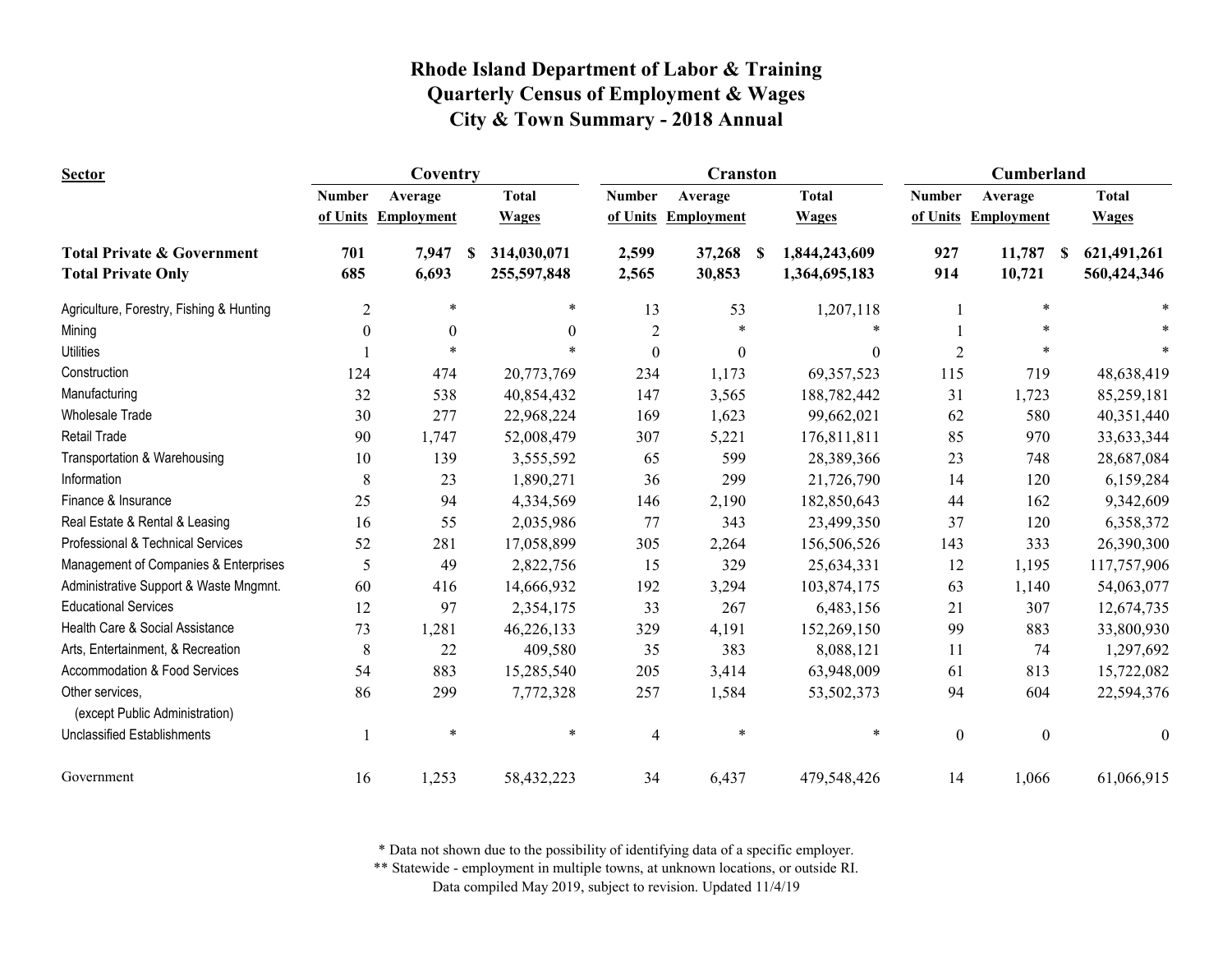| <b>Sector</b>                            |                  | <b>East Greenwich</b> |                   |                  | <b>East Providence</b> |                           | <b>Exeter</b>    |                     |                    |
|------------------------------------------|------------------|-----------------------|-------------------|------------------|------------------------|---------------------------|------------------|---------------------|--------------------|
|                                          | <b>Number</b>    | Average               | <b>Total</b>      | <b>Number</b>    | Average                | <b>Total</b>              | <b>Number</b>    | Average             | <b>Total</b>       |
|                                          | of Units         | <b>Employment</b>     | <b>Wages</b>      |                  | of Units Employment    | <b>Wages</b>              |                  | of Units Employment | <b>Wages</b>       |
| <b>Total Private &amp; Government</b>    | 812              | 8,388                 | 390,657,867<br>-S | 1,486            | 22,056                 | 1,047,731,480<br><b>S</b> | 191              | 1,545               | 64,316,525<br>- \$ |
| <b>Total Private Only</b>                | 798              | 7,734                 | 348,846,019       | 1,469            | 20,529                 | 957,562,302               | 186              | 1,449               | 60,383,120         |
| Agriculture, Forestry, Fishing & Hunting | 2                | $\ast$                | *                 | $\boldsymbol{0}$ | $\boldsymbol{0}$       | $\theta$                  | 6                | 46                  | 1,312,005          |
| Mining                                   | $\boldsymbol{0}$ | $\mathbf{0}$          | $\boldsymbol{0}$  | $\boldsymbol{0}$ | 0                      | $\Omega$                  | $\theta$         | $\theta$            | $\theta$           |
| <b>Utilities</b>                         | $\overline{2}$   | $\ast$                |                   | $\Omega$         | 0                      | ∩                         | $\Omega$         | $\theta$            | $\Omega$           |
| Construction                             | 45               | 196                   | 11,520,419        | 181              | 873                    | 56,330,500                | 40               | 112                 | 5,175,814          |
| Manufacturing                            | 20               | 272                   | 18,532,328        | 88               | 2,305                  | 120,535,943               | 8                | 43                  | 2,513,843          |
| <b>Wholesale Trade</b>                   | 46               | 169                   | 18,527,700        | 86               | 1,146                  | 66,711,899                | 11               | 37                  | 1,729,237          |
| Retail Trade                             | 61               | 933                   | 31,568,470        | 128              | 1,843                  | 67,219,147                | 13               | 92                  | 3,282,417          |
| Transportation & Warehousing             | 6                | 70                    | 1,806,062         | 27               | 347                    | 10,124,212                | 5                | 95                  | 2,624,812          |
| Information                              | 17               | 67                    | 7,355,856         | 14               | 327                    | 22,592,099                | 3                | 9                   | 263,966            |
| Finance & Insurance                      | 56               | 340                   | 27,016,421        | 105              | 2,703                  | 149,945,946               | 4                | 5                   | 294,842            |
| Real Estate & Rental & Leasing           | 31               | 49                    | 2,209,667         | 45               | 214                    | 10,401,569                | 8                | 11                  | 2,071,739          |
| Professional & Technical Services        | 162              | 753                   | 55,503,535        | 208              | 1,164                  | 79,110,192                | 19               | 294                 | 19,572,617         |
| Management of Companies & Enterprises    | 8                | 221                   | 21,348,175        | 12               | 303                    | 55,167,186                |                  | $\ast$              |                    |
| Administrative Support & Waste Mngmnt.   | 48               | 321                   | 11,668,907        | 111              | 1,161                  | 39,190,957                | 22               | 145                 | 7,349,981          |
| <b>Educational Services</b>              | 13               | 732                   | 32,280,541        | 26               | 403                    | 16,888,386                | $\overline{2}$   | $\ast$              |                    |
| Health Care & Social Assistance          | 127              | 1,690                 | 67,966,421        | 169              | 4,759                  | 197,411,010               | 12               | 223                 | 7,018,876          |
| Arts, Entertainment, & Recreation        | 10               | 82                    | 1,684,062         | 29               | 629                    | 12,324,908                | 6                | 94                  | 1,434,206          |
| <b>Accommodation &amp; Food Services</b> | 76               | 1,496                 | 29,322,091        | 114              | 1,681                  | 30,451,899                | 16               | 191                 | 4,090,939          |
| Other services,                          | 74               | 321                   | 9,150,995         | 129              | 708                    | 23,150,373                | 12               | 42                  | 1,515,107          |
| (except Public Administration)           |                  |                       |                   |                  |                        |                           |                  |                     |                    |
| <b>Unclassified Establishments</b>       |                  | $\ast$                | *                 |                  | *                      | $\ast$                    | $\boldsymbol{0}$ | $\boldsymbol{0}$    | $\theta$           |
| Government                               | 14               | 654                   | 41,811,848        | 17               | 1,485                  | 90,169,178                | 5                | 96                  | 3,933,405          |

\* Data not shown due to the possibility of identifying data of a specific employer.

\*\* Statewide - employment in multiple towns, at unknown locations, or outside RI.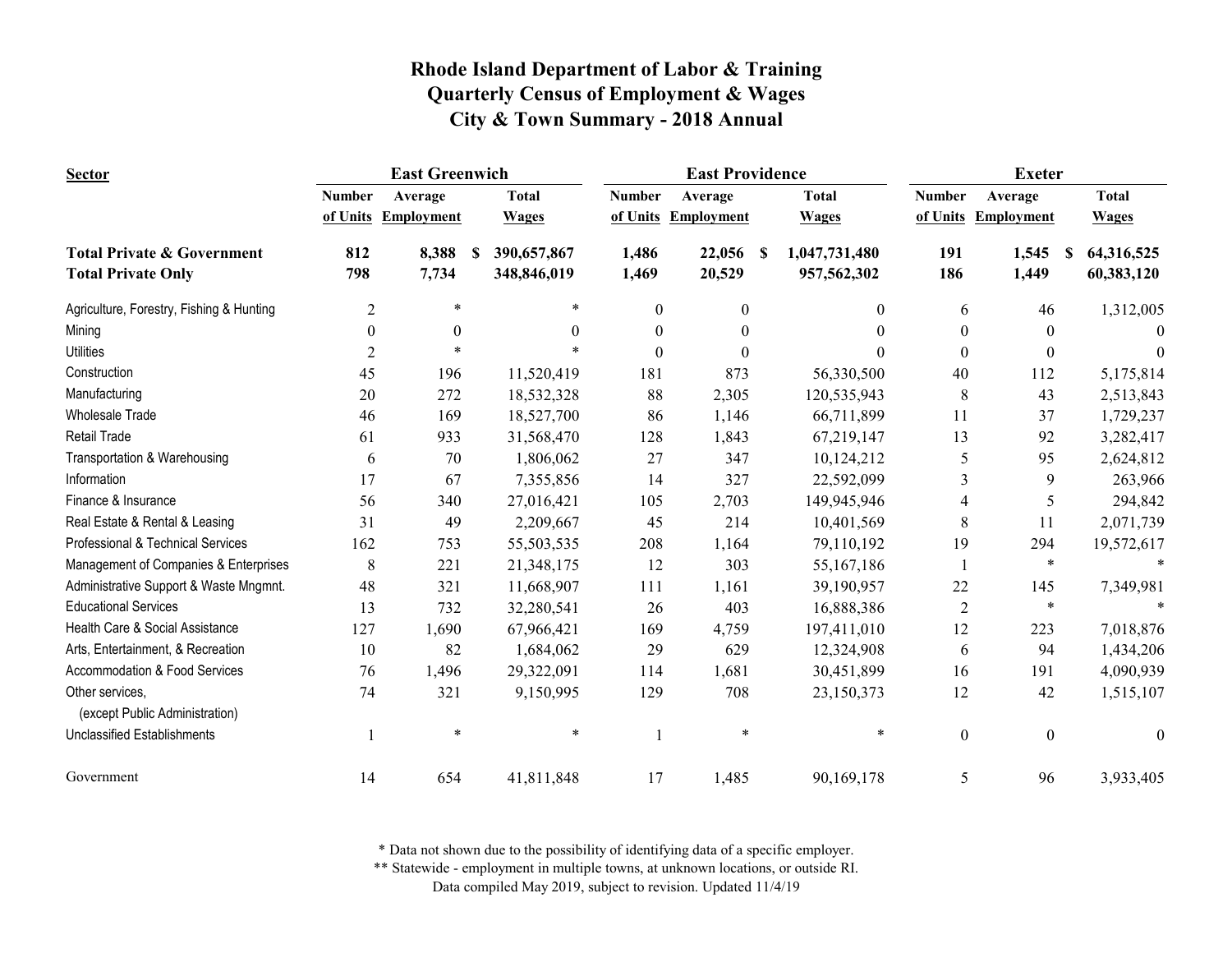| <b>Sector</b>                            |                | Foster              |                 |                  | Glocester           |                        | Hopkinton        |                     |                  |
|------------------------------------------|----------------|---------------------|-----------------|------------------|---------------------|------------------------|------------------|---------------------|------------------|
|                                          | <b>Number</b>  | Average             | <b>Total</b>    | <b>Number</b>    | Average             | <b>Total</b>           | <b>Number</b>    | Average             | <b>Total</b>     |
|                                          |                | of Units Employment | <b>Wages</b>    |                  | of Units Employment | <b>Wages</b>           |                  | of Units Employment | <b>Wages</b>     |
| <b>Total Private &amp; Government</b>    | 101            | 432                 | 15,872,046<br>S | 212              | 1,576               | 62,605,384<br><b>S</b> | 209              | 1,114               | 52,890,876<br>-S |
| <b>Total Private Only</b>                | 95             | 334                 | 10,967,408      | 195              | 1,102               | 36,792,607             | 197              | 994                 | 47,511,432       |
| Agriculture, Forestry, Fishing & Hunting | 2              | $\ast$              | $\ast$          | $\overline{c}$   | *                   | *                      | 6                | 6                   | 127,517          |
| Mining                                   | $\theta$       | $\theta$            | $\theta$        | 0                | $\overline{0}$      | 0                      |                  |                     |                  |
| <b>Utilities</b>                         | $\Omega$       | $\overline{0}$      | 0               | $\theta$         | 0                   | 0                      | $\Omega$         | $\Omega$            |                  |
| Construction                             | 22             | 43                  | 1,751,565       | 56               | 134                 | 5,992,745              | 57               | 171                 | 8,653,900        |
| Manufacturing                            | $\overline{2}$ | $\ast$              | $\ast$          | 3                | 29                  | 1,254,422              | 18               | 242                 | 18,710,980       |
| <b>Wholesale Trade</b>                   | 5              | 8                   | 651,097         | 5                | 4                   | 354,597                | 8                | 20                  | 2,164,870        |
| <b>Retail Trade</b>                      | 9              | 35                  | 699,677         | 19               | 192                 | 4,522,833              | 19               | 111                 | 3,225,701        |
| Transportation & Warehousing             | 5              | 35                  | 1,062,735       | 6                | 60                  | 2,333,098              | $\boldsymbol{0}$ | $\boldsymbol{0}$    | $\Omega$         |
| Information                              | 3              | 20                  | 1,545,960       | 4                | 23                  | 434,446                | 3                | 16                  | 243,159          |
| Finance & Insurance                      |                | $\ast$              | *               | 9                | 26                  | 1,154,942              | 5                | 6                   | 407,018          |
| Real Estate & Rental & Leasing           |                | $\ast$              | $\ast$          | 4                | $\ast$              | *                      | 2                | *                   |                  |
| Professional & Technical Services        | 12             | 19                  | 703,878         | 16               | 79                  | 5,819,248              | 14               | 30                  | 2,289,396        |
| Management of Companies & Enterprises    | $\overline{2}$ | $\ast$              | $\ast$          | $\Omega$         | $\theta$            | $\theta$               |                  | $\ast$              |                  |
| Administrative Support & Waste Mngmnt.   | 11             | 13                  | 462,281         | 14               | 58                  | 1,811,228              | 18               | 34                  | 1,360,166        |
| <b>Educational Services</b>              | 0              | $\overline{0}$      | $\theta$        | $\overline{2}$   | $\ast$              | $\ast$                 |                  | $\ast$              |                  |
| Health Care & Social Assistance          |                | 48                  | 1,781,526       | 19               | 227                 | 7,130,546              | 20               | 173                 | 6,160,945        |
| Arts, Entertainment, & Recreation        | 3              | 42                  | 738,634         | 3                | 23                  | 584,931                | 5                | 43                  | 655,115          |
| Accommodation & Food Services            | 6              | 33                  | 468,270         | 21               | 194                 | 3,049,314              | 9                | 91                  | 1,797,301        |
| Other services,                          | 5              | 10                  | 141,913         | 14               | 39                  | 1,697,893              | 14               | 32                  | 846,798          |
| (except Public Administration)           |                |                     |                 |                  |                     |                        |                  |                     |                  |
| <b>Unclassified Establishments</b>       |                | $\ast$              | $\ast$          | $\boldsymbol{0}$ | $\theta$            | $\boldsymbol{0}$       | $\boldsymbol{0}$ | $\theta$            | 0                |
| Government                               | 6              | 98                  | 4,904,638       | 17               | 474                 | 25,812,777             | 12               | 121                 | 5,379,444        |

\* Data not shown due to the possibility of identifying data of a specific employer.

\*\* Statewide - employment in multiple towns, at unknown locations, or outside RI.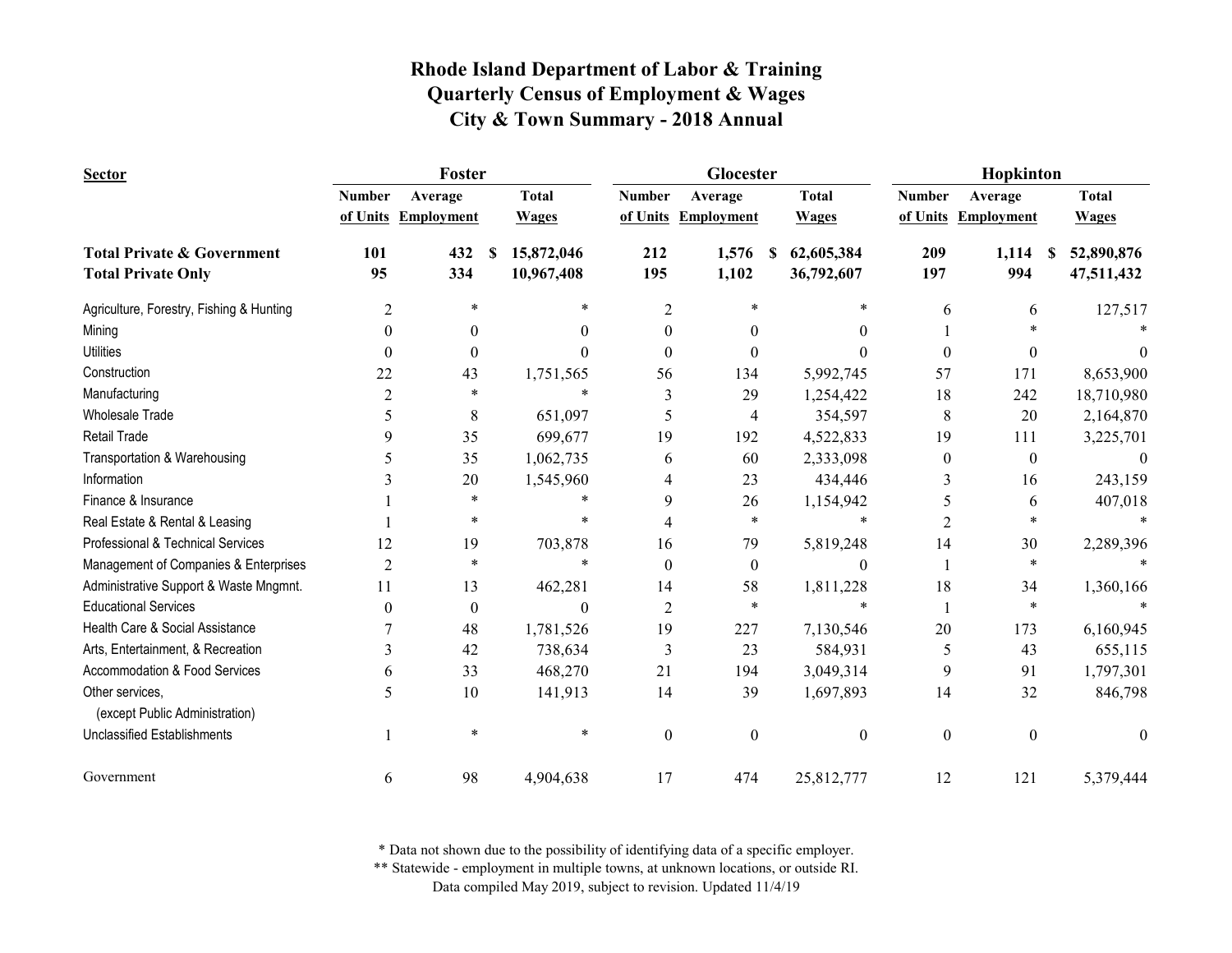| <b>Sector</b>                            |                  | <b>Jamestown</b>  |                  |                  | Johnston          |                  | Lincoln          |                   |                  |
|------------------------------------------|------------------|-------------------|------------------|------------------|-------------------|------------------|------------------|-------------------|------------------|
|                                          | <b>Number</b>    | Average           | <b>Total</b>     | <b>Number</b>    | Average           | <b>Total</b>     | <b>Number</b>    | Average           | <b>Total</b>     |
|                                          | of Units         | <b>Employment</b> | <b>Wages</b>     | of Units         | <b>Employment</b> | <b>Wages</b>     | of Units         | <b>Employment</b> | <b>Wages</b>     |
| <b>Total Private &amp; Government</b>    | 223              | 1,285             | 53,731,760<br>S  | 1,107            | 14,584            | 793,616,391<br>S | 780              | 15,434            | 827,083,003<br>S |
| <b>Total Private Only</b>                | 208              | 944               | 38, 331, 524     | 1,094            | 13,379            | 722,794,562      | 760              | 14,403            | 759,068,534      |
| Agriculture, Forestry, Fishing & Hunting | $\overline{4}$   | 17                | 276,751          | 7                | 55                | 1,015,243        | $\overline{2}$   | $\ast$            |                  |
| Mining                                   | $\boldsymbol{0}$ | $\boldsymbol{0}$  | $\boldsymbol{0}$ |                  | $\ast$            | $\ast$           | $\boldsymbol{0}$ | $\boldsymbol{0}$  | $\theta$         |
| <b>Utilities</b>                         | $\theta$         | $\boldsymbol{0}$  | $\theta$         | 3                | 49                | 6,292,489        | 3                | 58                | 7,625,779        |
| Construction                             | 24               | 56                | 2,527,217        | 171              | 915               | 55,540,709       | 98               | 882               | 56,251,292       |
| Manufacturing                            | $\overline{4}$   | 11                | 364,056          | 68               | 844               | 33,220,775       | 41               | 1,910             | 103,723,893      |
| <b>Wholesale Trade</b>                   | 17               | 45                | 5,562,163        | 43               | 291               | 20,195,656       | 60               | 515               | 32,978,120       |
| <b>Retail Trade</b>                      | 12               | 93                | 2,109,014        | 143              | 1,667             | 53,002,814       | 56               | 922               | 39,178,960       |
| Transportation & Warehousing             | 5                | 5                 | 190,251          | 36               | 475               | 20,052,865       | 18               | 432               | 19,010,675       |
| Information                              | 5                | 13                | 677,997          | 8                | 335               | 48,837,435       | 11               | 209               | 8,758,762        |
| Finance & Insurance                      | 8                | 12                | 1,081,283        | 26               | 2,315             | 254,135,922      | 29               | 2,583             | 194,592,680      |
| Real Estate & Rental & Leasing           | 8                | 26                | 973,770          | 42               | 358               | 17,067,675       | 23               | 49                | 2,712,647        |
| Professional & Technical Services        | 48               | 141               | 9,855,093        | 80               | 209               | 10,833,281       | 120              | 683               | 56,025,650       |
| Management of Companies & Enterprises    |                  | $\ast$            | ∗                | 4                | 26                | 2,331,143        | 10               | 531               | 42,590,653       |
| Administrative Support & Waste Mngmnt.   | 16               | 72                | 2,935,678        | 123              | 1,660             | 69,753,051       | 62               | 780               | 23,893,630       |
| <b>Educational Services</b>              | $\theta$         | $\boldsymbol{0}$  | $\boldsymbol{0}$ | 10               | 74                | 1,475,828        | 13               | 191               | 12,007,312       |
| Health Care & Social Assistance          | 14               | 96                | 2,252,607        | 133              | 2,159             | 86,848,004       | 89               | 1,255             | 47,177,956       |
| Arts, Entertainment, & Recreation        | 9                | 126               | 3,096,429        | $\boldsymbol{7}$ | 76                | 1,914,483        | 14               | 2,192             | 84,563,934       |
| Accommodation & Food Services            | 14               | 159               | 3,298,850        | 95               | 1,348             | 23,400,905       | 52               | 859               | 17,021,047       |
| Other services,                          | 23               | 73                | 3,130,365        | 97               | 536               | 16,628,133       | 63               | 350               | 10,772,070       |
| (except Public Administration)           |                  |                   |                  |                  |                   |                  |                  |                   |                  |
| <b>Unclassified Establishments</b>       | $\boldsymbol{0}$ | $\mathbf{0}$      | $\boldsymbol{0}$ | $\overline{2}$   | $\ast$            | $\ast$           |                  | $\ast$            | *                |
| Government                               | 15               | 341               | 15,400,236       | 13               | 1,216             | 70,821,829       | 21               | 1,032             | 68,014,469       |

\* Data not shown due to the possibility of identifying data of a specific employer.

\*\* Statewide - employment in multiple towns, at unknown locations, or outside RI.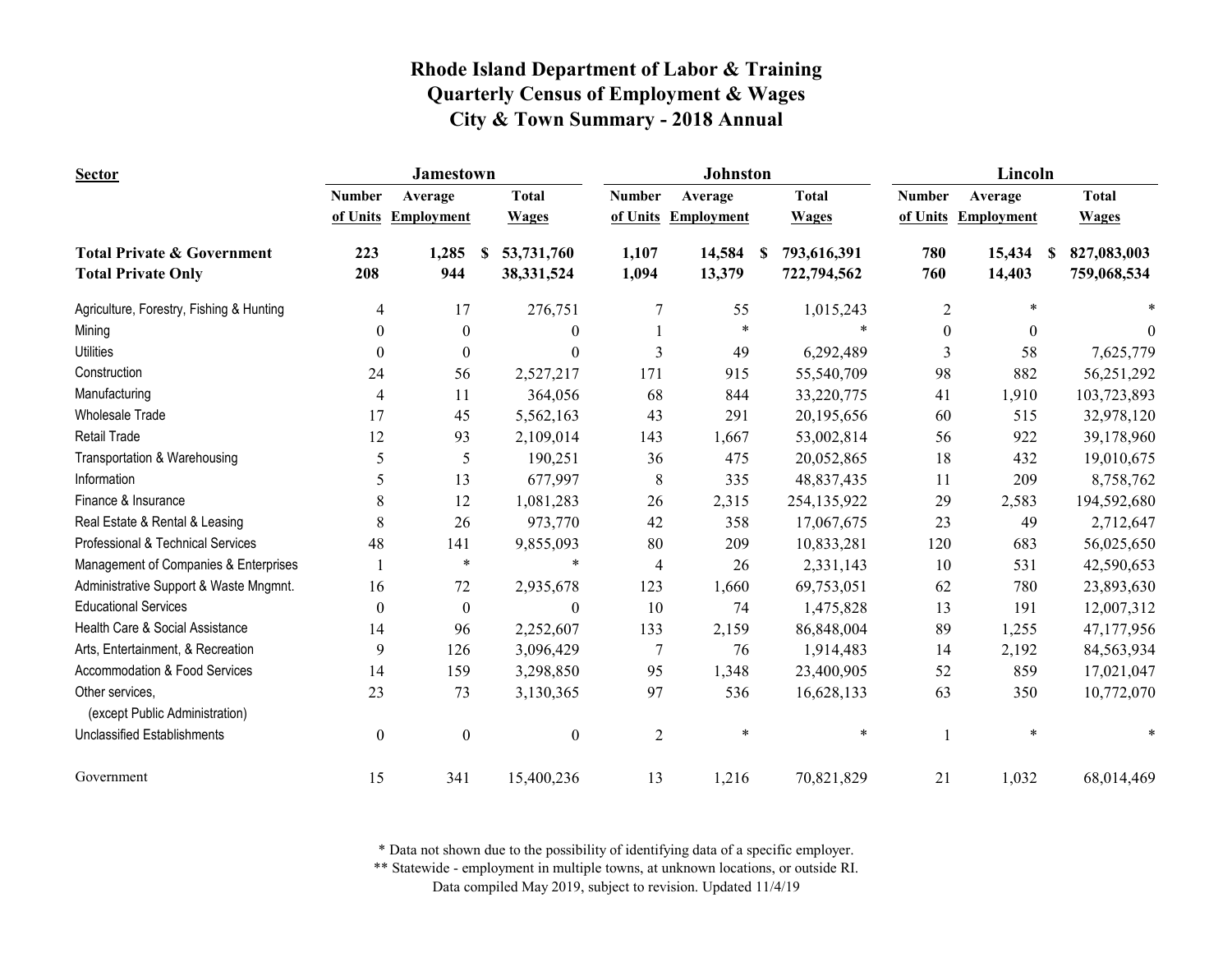| <b>Sector</b>                            |                | <b>Little Compton</b> |                            |               | Middletown          |                  | Narragansett  |                     |                              |
|------------------------------------------|----------------|-----------------------|----------------------------|---------------|---------------------|------------------|---------------|---------------------|------------------------------|
|                                          | <b>Number</b>  | Average               | <b>Total</b>               | <b>Number</b> | Average             | <b>Total</b>     | <b>Number</b> | Average             | <b>Total</b>                 |
|                                          |                | of Units Employment   | <b>Wages</b>               |               | of Units Employment | <b>Wages</b>     |               | of Units Employment | <b>Wages</b>                 |
| <b>Total Private &amp; Government</b>    | 147            | 762                   | 29,078,289<br>$\mathbf{s}$ | 723           | 11,327              | 558,302,741<br>S | 486           | 4,830               | 303,676,675<br><sup>\$</sup> |
| <b>Total Private Only</b>                | 141            | 629                   | 23,042,211                 | 711           | 10,708              | 521,445,082      | 468           | 3,884               | 242,853,308                  |
| Agriculture, Forestry, Fishing & Hunting | 9              | 51                    | 1,107,372                  | 6             | 79                  | 2,352,657        | 8             | 27                  | 1,130,921                    |
| Mining                                   | $\theta$       | $\theta$              | $\theta$                   |               | $\ast$              |                  | $\mathbf{0}$  | $\Omega$            |                              |
| <b>Utilities</b>                         | 0              | $\theta$              | $\Omega$                   |               |                     |                  | $\theta$      | $\Omega$            |                              |
| Construction                             | 28             | 125                   | 6,031,283                  | 71            | 480                 | 26,307,176       | 46            | 164                 | 7,594,347                    |
| Manufacturing                            | 3              | 31                    | 1,172,634                  | 13            | 440                 | 35,588,794       | 12            | 323                 | 20,796,999                   |
| <b>Wholesale Trade</b>                   | 5              | 9                     | 955,605                    | 21            | 118                 | 6,054,789        | 24            | 82                  | 4,332,576                    |
| Retail Trade                             |                | 28                    | 632,191                    | 89            | 1,480               | 49,243,232       | 50            | 673                 | 17,839,228                   |
| Transportation & Warehousing             | $\overline{c}$ | $\ast$                | $\ast$                     | 12            | 177                 | 10,373,300       | 9             | 117                 | 4,144,978                    |
| Information                              | 0              | $\overline{0}$        | $\theta$                   | 14            | 98                  | 8,985,494        | 10            | 14                  | 2,607,812                    |
| Finance & Insurance                      | $\overline{2}$ | $\ast$                | $\ast$                     | 36            | 641                 | 45,559,336       | 22            | 66                  | 5,189,345                    |
| Real Estate & Rental & Leasing           | 3              | 3                     | 298,753                    | 30            | 102                 | 4,686,529        | 24            | 139                 | 5,693,542                    |
| Professional & Technical Services        | 17             | 27                    | 1,613,061                  | 107           | 2,525               | 182,370,001      | 60            | 122                 | 9,012,450                    |
| Management of Companies & Enterprises    |                | $\ast$                | $\ast$                     | 8             | 350                 | 25,597,205       | 4             | $\ast$              |                              |
| Administrative Support & Waste Mngmnt.   | 21             | 48                    | 1,678,513                  | 53            | 290                 | 9,965,195        | 28            | 106                 | 4,181,501                    |
| <b>Educational Services</b>              | $\overline{2}$ | $\ast$                | $\ast$                     | 11            | 220                 | 10,261,326       | 9             | $\ast$              |                              |
| Health Care & Social Assistance          | 5              | 34                    | 729,014                    | 75            | 1,326               | 47,720,178       | 37            | 400                 | 15,932,867                   |
| Arts, Entertainment, & Recreation        | $\overline{7}$ | 59                    | 2,047,819                  | 18            | 175                 | 4,707,861        | 9             | 170                 | 5,583,675                    |
| Accommodation & Food Services            | 11             | 79                    | 1,315,803                  | 90            | 1,714               | 37,616,844       | 75            | 1,249               | 24,656,516                   |
| Other services,                          | 19             | 87                    | 2,296,223                  | 58            | 473                 | 11,271,448       | 48            | 221                 | 5,844,074                    |
| (except Public Administration)           |                |                       |                            |               |                     |                  |               |                     |                              |
| <b>Unclassified Establishments</b>       |                | $\ast$                | ∗                          |               | $\ast$              | *                |               |                     |                              |
| Government                               | 6              | 133                   | 6,036,078                  | 12            | 619                 | 36,857,659       | 18            | 947                 | 60,823,367                   |

\* Data not shown due to the possibility of identifying data of a specific employer.

\*\* Statewide - employment in multiple towns, at unknown locations, or outside RI.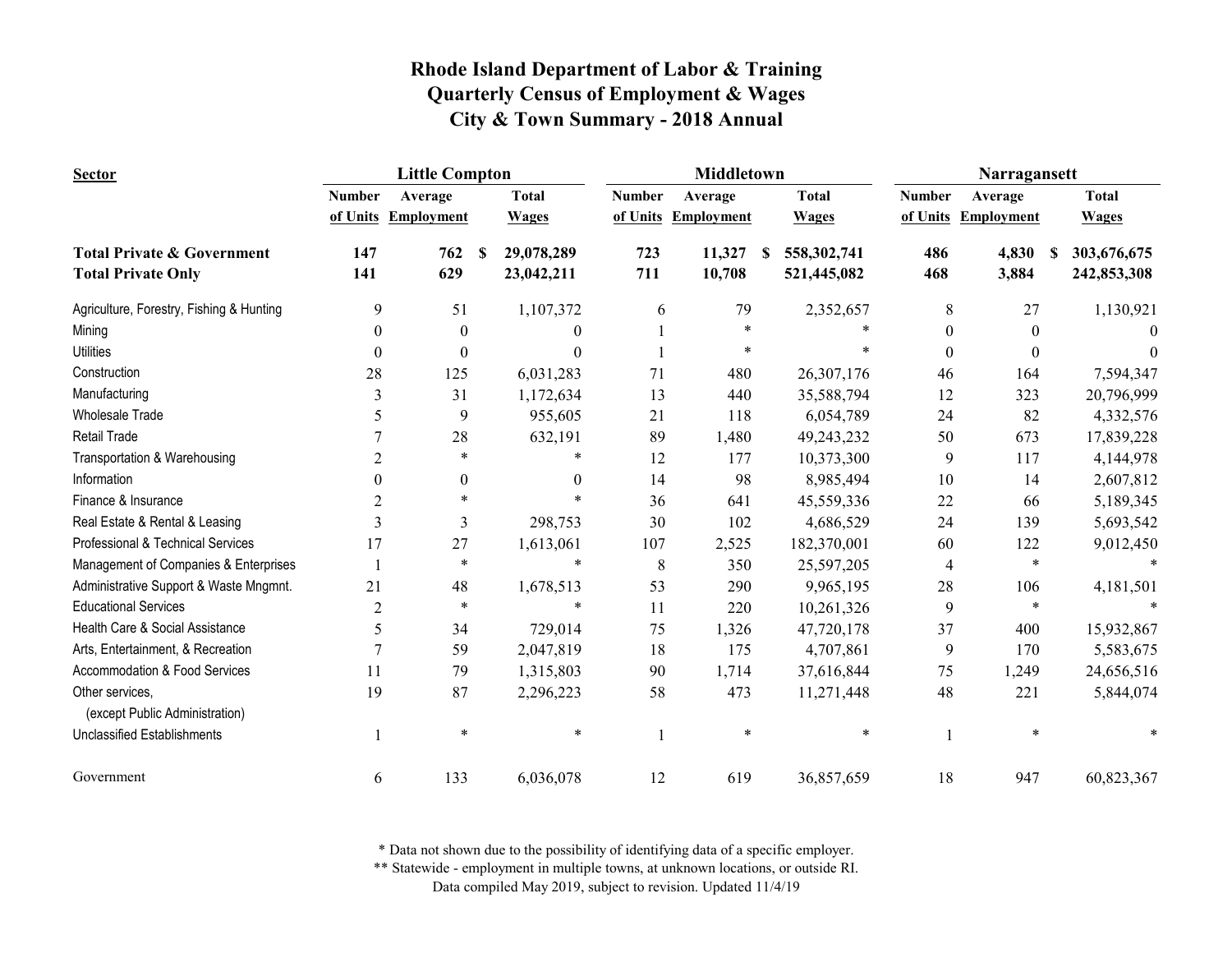| <b>Sector</b>                            |                | <b>Newport</b>    |                   |                      | <b>New Shoreham</b> |                  | <b>North Kingstown</b> |                     |                  |
|------------------------------------------|----------------|-------------------|-------------------|----------------------|---------------------|------------------|------------------------|---------------------|------------------|
|                                          | <b>Number</b>  | Average           | <b>Total</b>      | <b>Number</b>        | Average             | <b>Total</b>     | <b>Number</b>          | Average             | <b>Total</b>     |
|                                          | of Units       | <b>Employment</b> | <b>Wages</b>      |                      | of Units Employment | <b>Wages</b>     |                        | of Units Employment | <b>Wages</b>     |
| <b>Total Private &amp; Government</b>    | 1,335          | 18,382            | 996,401,021<br>-S | 224                  | 998                 | 37,666,458<br>S  | 1,123                  | 17,505              | 915,413,681<br>S |
| <b>Total Private Only</b>                | 1,299          | 12,506            | 482,954,610       | 209                  | 865                 | 32,041,726       | 1,002                  | 16,172              | 829,691,268      |
| Agriculture, Forestry, Fishing & Hunting | $\overline{4}$ | 20                | 941,164           | 3                    | $\ast$              | $\ast$           | 12                     | 82                  | 7,420,371        |
| Mining                                   | $\theta$       | $\boldsymbol{0}$  |                   | $\theta$<br>$\theta$ | $\boldsymbol{0}$    | $\boldsymbol{0}$ | $\boldsymbol{0}$       | $\theta$            | $\Omega$         |
| <b>Utilities</b>                         |                | $\ast$            |                   |                      | $\ast$              |                  |                        |                     |                  |
| Construction                             | 84             | 326               | 17,881,311        | 32                   | 56                  | 2,804,645        | 95                     | 471                 | 30,771,274       |
| Manufacturing                            | 28             | 200               | 9,062,232         |                      | 10                  | 274,212          | 66                     | 6,979               | 434, 351, 245    |
| <b>Wholesale Trade</b>                   | 51             | 149               | 10,505,952        |                      | $\ast$              | $\ast$           | 84                     | 560                 | 42,744,629       |
| <b>Retail Trade</b>                      | 208            | 1,501             | 41,969,358        | 33                   | 99                  | 3,762,422        | 98                     | 1,919               | 59,991,915       |
| Transportation & Warehousing             | 36             | 212               | 7,874,681         | 5                    | 14                  | 304,153          | 38                     | 462                 | 22,886,858       |
| Information                              | 20             | 135               | 7,506,544         | 2                    | $\ast$              |                  | 16                     | 63                  | 7,562,844        |
| Finance & Insurance                      | 48             | 220               | 22,785,049        |                      | $\ast$              | ∗                | 44                     | 348                 | 22,197,100       |
| Real Estate & Rental & Leasing           | 53             | 369               | 17,116,038        | 15                   | 48                  | 1,423,775        | 22                     | $\ast$              |                  |
| Professional & Technical Services        | 178            | 538               | 37,973,218        | 5                    | 18                  | 549,806          | 151                    | 409                 | 30,279,169       |
| Management of Companies & Enterprises    | $\overline{7}$ | 132               | 6,864,406         |                      | $\ast$              | $\ast$           | 19                     | 754                 | 39,438,514       |
| Administrative Support & Waste Mngmnt.   | 107            | 386               | 15,774,412        | 15                   | 35                  | 1,210,229        | 72                     | 510                 | 19,156,540       |
| <b>Educational Services</b>              | 16             | 654               | 35,252,007        |                      | $\ast$              | $\ast$           | 17                     | 121                 | 4,031,574        |
| Health Care & Social Assistance          | 78             | 1,651             | 72,099,141        | 4                    | 15                  | 854,255          | 92                     | 1,681               | 58,044,775       |
| Arts, Entertainment, & Recreation        | 46             | 949               | 32,414,396        | 13                   | 31                  | 1,450,272        | 32                     | 289                 | 8,795,435        |
| Accommodation & Food Services            | 183            | 4,336             | 118,734,737       | 59                   | 497                 | 17,435,150       | 61                     | 940                 | 16,073,553       |
| Other services,                          | 157            | 728               | 28,189,105        | 12                   | 20                  | 581,533          | 87                     | 443                 | 12,808,596       |
| (except Public Administration)           |                |                   |                   |                      |                     |                  |                        |                     |                  |
| <b>Unclassified Establishments</b>       |                | $\ast$            |                   | $\ast$               | $\ast$              | *                | $\overline{2}$         | $\ast$              |                  |
| Government                               | 36             | 5,876             | 513,446,411       | 15                   | 134                 | 5,624,732        | 21                     | 1,334               | 85,722,413       |

\* Data not shown due to the possibility of identifying data of a specific employer.

\*\* Statewide - employment in multiple towns, at unknown locations, or outside RI.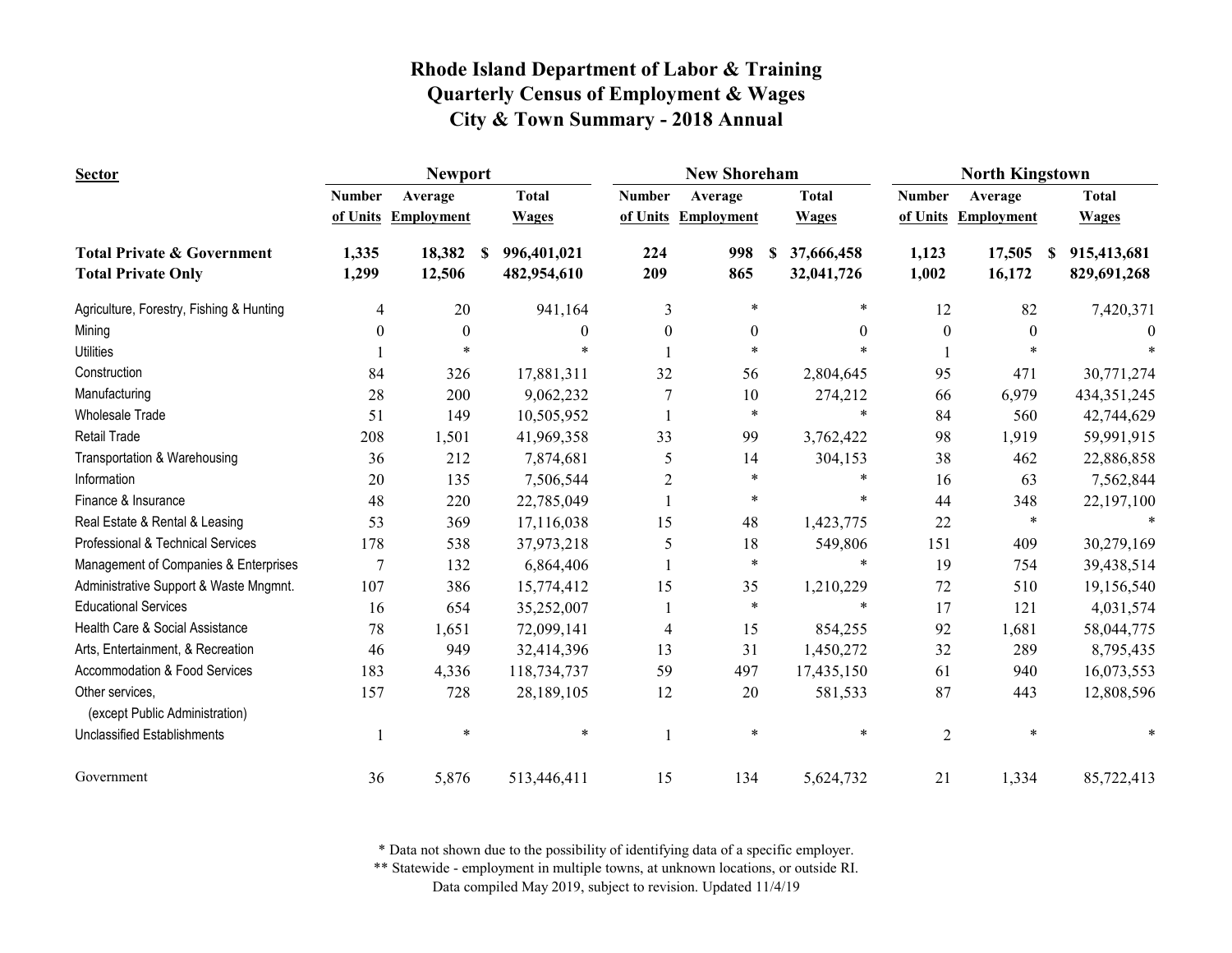| <b>Sector</b>                            | <b>North Providence</b> |                     |                   |                  |                          | <b>North Smithfield</b> |              | Pawtucket     |          |                     |              |               |
|------------------------------------------|-------------------------|---------------------|-------------------|------------------|--------------------------|-------------------------|--------------|---------------|----------|---------------------|--------------|---------------|
|                                          | <b>Number</b>           | Average             | <b>Total</b>      |                  | <b>Number</b><br>Average |                         | <b>Total</b> | <b>Number</b> | Average  |                     | <b>Total</b> |               |
|                                          |                         | of Units Employment | <b>Wages</b>      |                  |                          | of Units Employment     |              | <b>Wages</b>  |          | of Units Employment |              | <b>Wages</b>  |
| <b>Total Private &amp; Government</b>    | 698                     | 6,980               | 263,180,651<br>-S |                  | 412                      | 5,031                   | S            | 208,426,261   | 1,613    | 22,043              | -S           | 1,150,499,398 |
| <b>Total Private Only</b>                | 688                     | 6,104               | 215,604,795       |                  | 403                      | 4,675                   |              | 186,234,184   | 1,590    | 19,939              |              | 1,009,825,526 |
| Agriculture, Forestry, Fishing & Hunting | $\theta$                | $\overline{0}$      |                   | $\theta$         | $\overline{4}$           | $\overline{4}$          |              | 137,230       | $\theta$ | $\theta$            |              | $\theta$      |
| Mining                                   |                         |                     |                   |                  | $\overline{2}$           |                         |              |               | $\theta$ | $\Omega$            |              | $\Omega$      |
| <b>Utilities</b>                         | $\theta$                | $\theta$            |                   | $\Omega$         | $\theta$                 | $\theta$                |              | $\theta$      | 3        | 71                  |              | 5,051,551     |
| Construction                             | 71                      | 220                 |                   | 11,377,043       | 67                       | 219                     |              | 9,937,740     | 152      | 995                 |              | 60,832,202    |
| Manufacturing                            | 27                      | 215                 |                   | 9,286,474        | 20                       | 506                     |              | 21,854,971    | 132      | 3,506               |              | 174,228,247   |
| <b>Wholesale Trade</b>                   | 25                      | 84                  |                   | 5,929,816        | 26                       | 186                     |              | 10,490,843    | 79       | 561                 |              | 29,571,834    |
| <b>Retail Trade</b>                      | 88                      | 954                 | 28,041,331        |                  | 44                       | 1,222                   |              | 38, 325, 744  | 179      | 1,490               |              | 46,379,019    |
| Transportation & Warehousing             | 20                      | 123                 |                   | 4,640,378        | 12                       | 373                     |              | 17,879,741    | 70       | 590                 |              | 25,318,852    |
| Information                              | 9                       | $\ast$              |                   | 米                | 4                        | 11                      |              | 458,189       | 21       | 47                  |              | 3,210,258     |
| Finance & Insurance                      | 26                      | 120                 |                   | 6,954,026        | 17                       | 62                      |              | 4,174,738     | 48       | 595                 |              | 41,793,498    |
| Real Estate & Rental & Leasing           | 35                      | 125                 |                   | 4,413,643        | 12                       | 25                      |              | 868,436       | 47       | 221                 |              | 8,759,761     |
| Professional & Technical Services        | 64                      | 220                 |                   | 12,001,963       | 50                       | 264                     |              | 22,362,552    | 145      | 784                 |              | 51,703,819    |
| Management of Companies & Enterprises    | 4                       | 21                  |                   | 1,383,789        |                          | $\ast$                  |              | $\ast$        | 11       | 1,475               |              | 255,476,392   |
| Administrative Support & Waste Mngmnt.   | 53                      | 700                 |                   | 18,768,068       | 27                       | 234                     |              | 12,545,118    | 119      | 2,359               |              | 79,295,526    |
| <b>Educational Services</b>              | 9                       | 23                  |                   | 453,700          | 4                        | $\ast$                  |              | $\ast$        | 27       | 398                 |              | 15,191,038    |
| Health Care & Social Assistance          | 112                     | 2,150               |                   | 87, 372, 732     | 53                       | 698                     |              | 24,967,510    | 226      | 3,500               |              | 120,812,472   |
| Arts, Entertainment, & Recreation        | 5                       | 54                  |                   | 934,076          | 6                        | 72                      |              | 1,474,095     | 26       | 420                 |              | 25,873,549    |
| <b>Accommodation &amp; Food Services</b> | 64                      | 721                 |                   | 12,444,640       | 25                       | 539                     |              | 9,359,026     | 146      | 1,715               |              | 32,455,540    |
| Other services,                          | 79                      | 359                 | 10,761,231        |                  | 34                       | 201                     |              | 7,727,262     | 166      | 1,213               |              | 33,871,718    |
| (except Public Administration)           |                         |                     |                   |                  |                          |                         |              |               |          |                     |              |               |
| <b>Unclassified Establishments</b>       | $\boldsymbol{0}$        | $\boldsymbol{0}$    |                   | $\boldsymbol{0}$ |                          | $\ast$                  |              | $\ast$        |          | $\ast$              |              |               |
| Government                               | 10                      | 876                 | 47,575,856        |                  | 9                        | 355                     |              | 22,192,077    | 23       | 2,103               |              | 140,673,872   |

\* Data not shown due to the possibility of identifying data of a specific employer.

\*\* Statewide - employment in multiple towns, at unknown locations, or outside RI.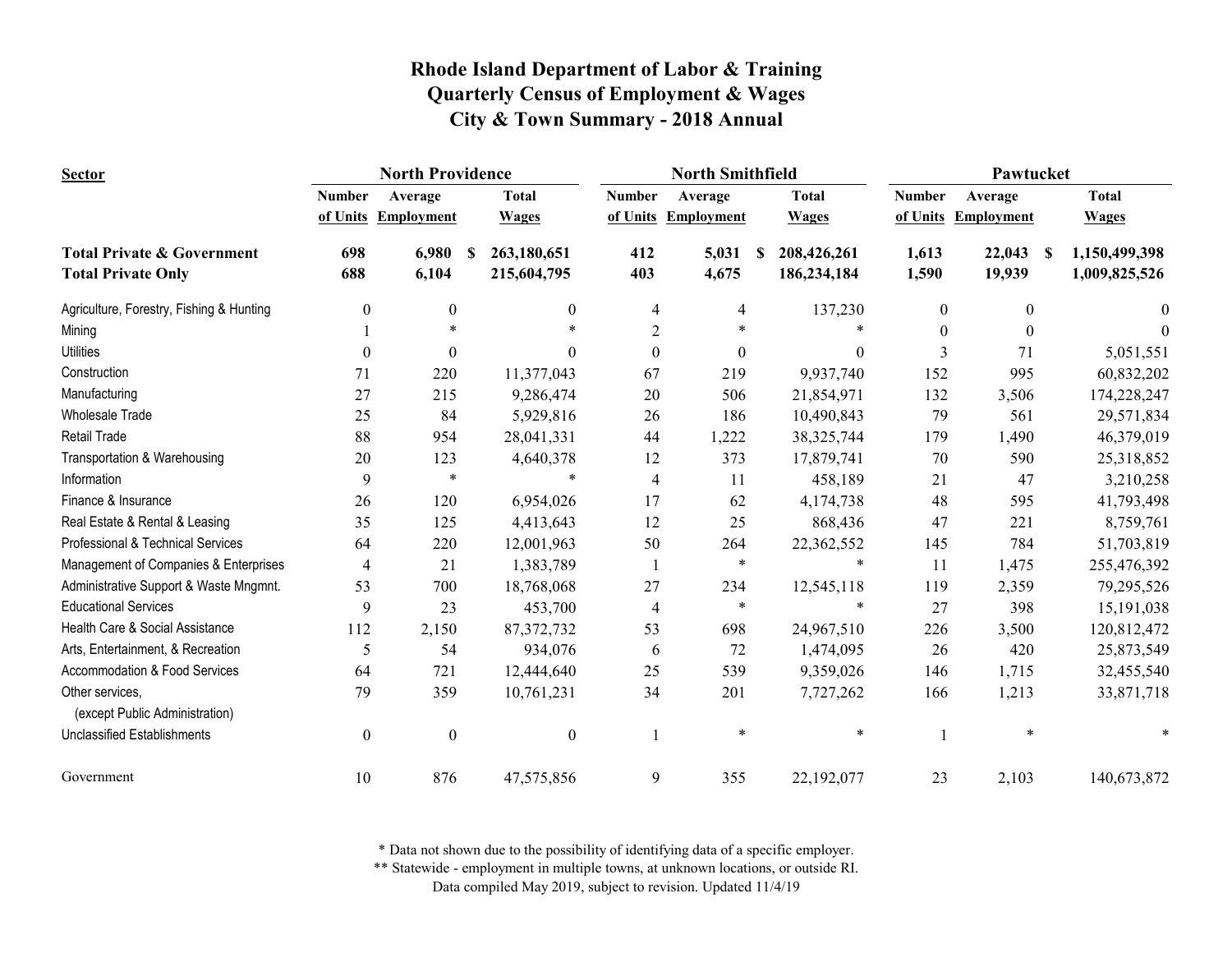| <b>Sector</b>                            |                  | Portsmouth        |    | Providence       |                  |                   |    | <b>Richmond</b> |               |                   |    |              |
|------------------------------------------|------------------|-------------------|----|------------------|------------------|-------------------|----|-----------------|---------------|-------------------|----|--------------|
|                                          | <b>Number</b>    | Average           |    | <b>Total</b>     | <b>Number</b>    | Average           |    | <b>Total</b>    | <b>Number</b> | Average           |    | <b>Total</b> |
|                                          | of Units         | <b>Employment</b> |    | <b>Wages</b>     | of Units         | <b>Employment</b> |    | <b>Wages</b>    | of Units      | <b>Employment</b> |    | <b>Wages</b> |
| <b>Total Private &amp; Government</b>    | 567              | 6,064             | -8 | 348,032,605      | 5,950            | 113,511           | -S | 6,856,109,930   | 161           | 2,023             | -S | 88,179,417   |
| <b>Total Private Only</b>                | 551              | 5,362             |    | 309,667,315      | 5,852            | 98,348            |    | 5,749,531,948   | 154           | 1,379             |    | 46,920,419   |
| Agriculture, Forestry, Fishing & Hunting | 14               | 49                |    | 1,279,847        | 3                | 25                |    | 778,906         | 9             | 55                |    | 2,538,890    |
| Mining                                   | $\theta$         | $\boldsymbol{0}$  |    | $\theta$         | $\boldsymbol{0}$ | $\boldsymbol{0}$  |    | $\mathbf{0}$    |               | $\ast$            |    |              |
| <b>Utilities</b>                         |                  |                   |    |                  | 8                | 518               |    | 68,708,213      | $\Omega$      | $\theta$          |    | 0            |
| Construction                             | 74               | 379               |    | 20,221,553       | 295              | 2,605             |    | 212,376,073     | 25            | 109               |    | 5,250,972    |
| Manufacturing                            | 19               | 1,417             |    | 140,491,385      | 216              | 3,540             |    | 166, 104, 314   | 4             | 91                |    | 4,334,480    |
| <b>Wholesale Trade</b>                   | 29               | 110               |    | 7,933,482        | 224              | 2,946             |    | 207,883,850     | $\,8\,$       | 62                |    | 3,873,246    |
| Retail Trade                             | 54               | 529               |    | 20, 163, 746     | 653              | 6,981             |    | 189,658,552     | 22            | 292               |    | 8,565,590    |
| Transportation & Warehousing             | 10               | 93                |    | 3,036,332        | 108              | 798               |    | 31,346,695      | 3             | 105               |    | 2,406,021    |
| Information                              | 18               | 52                |    | 4,948,122        | 135              | 1,722             |    | 110,752,436     |               | $\ast$            |    |              |
| Finance & Insurance                      | 22               | 163               |    | 15,584,605       | 316              | 5,351             |    | 643,509,104     | 6             | 47                |    | 2,046,126    |
| Real Estate & Rental & Leasing           | 16               | 119               |    | 4,363,981        | 203              | 1,652             |    | 82,286,232      | $\Omega$      | $\theta$          |    | $\Omega$     |
| Professional & Technical Services        | 72               | 137               |    | 9,552,131        | 1,012            | 6,804             |    | 593,526,677     | 16            | 98                |    | 5,223,662    |
| Management of Companies & Enterprises    | 6                | 6                 |    | 501,353          | 54               | 3,068             |    | 363,643,165     | $\mathbf{0}$  | $\boldsymbol{0}$  |    | $\theta$     |
| Administrative Support & Waste Mngmnt.   | 41               | 284               |    | 9,094,757        | 378              | 7,338             |    | 275,739,488     | 13            | 70                |    | 2,680,418    |
| <b>Educational Services</b>              | 18               | 295               |    | 11,954,919       | 143              | 12,010            |    | 718,029,233     | $\theta$      | $\theta$          |    | $\theta$     |
| Health Care & Social Assistance          | 50               | 921               |    | 37,473,690       | 742              | 27,844            |    | 1,669,612,272   | 11            | 48                |    | 1,716,933    |
| Arts, Entertainment, & Recreation        | 11               | 107               |    | 4,027,880        | 71               | 1,063             |    | 30,403,721      | 6             | 99                |    | 1,637,062    |
| Accommodation & Food Services            | 44               | 502               |    | 11,011,684       | 623              | 9,978             |    | 233,692,438     | 19            | 247               |    | 3,915,239    |
| Other services,                          | 59               | 197               |    | 7,932,435        | 670              | 4,104             |    | 151,371,658     | 13            | 30                |    | 690,923      |
| (except Public Administration)           |                  |                   |    |                  |                  |                   |    |                 |               |                   |    |              |
| <b>Unclassified Establishments</b>       | $\boldsymbol{0}$ | $\boldsymbol{0}$  |    | $\boldsymbol{0}$ | 6                | 3                 |    | 108,921         |               | $\ast$            |    |              |
| Government                               | 16               | 702               |    | 38, 365, 290     | 98               | 15,163            |    | 1,106,577,982   | 7             | 644               |    | 41,258,998   |

\* Data not shown due to the possibility of identifying data of a specific employer.

\*\* Statewide - employment in multiple towns, at unknown locations, or outside RI.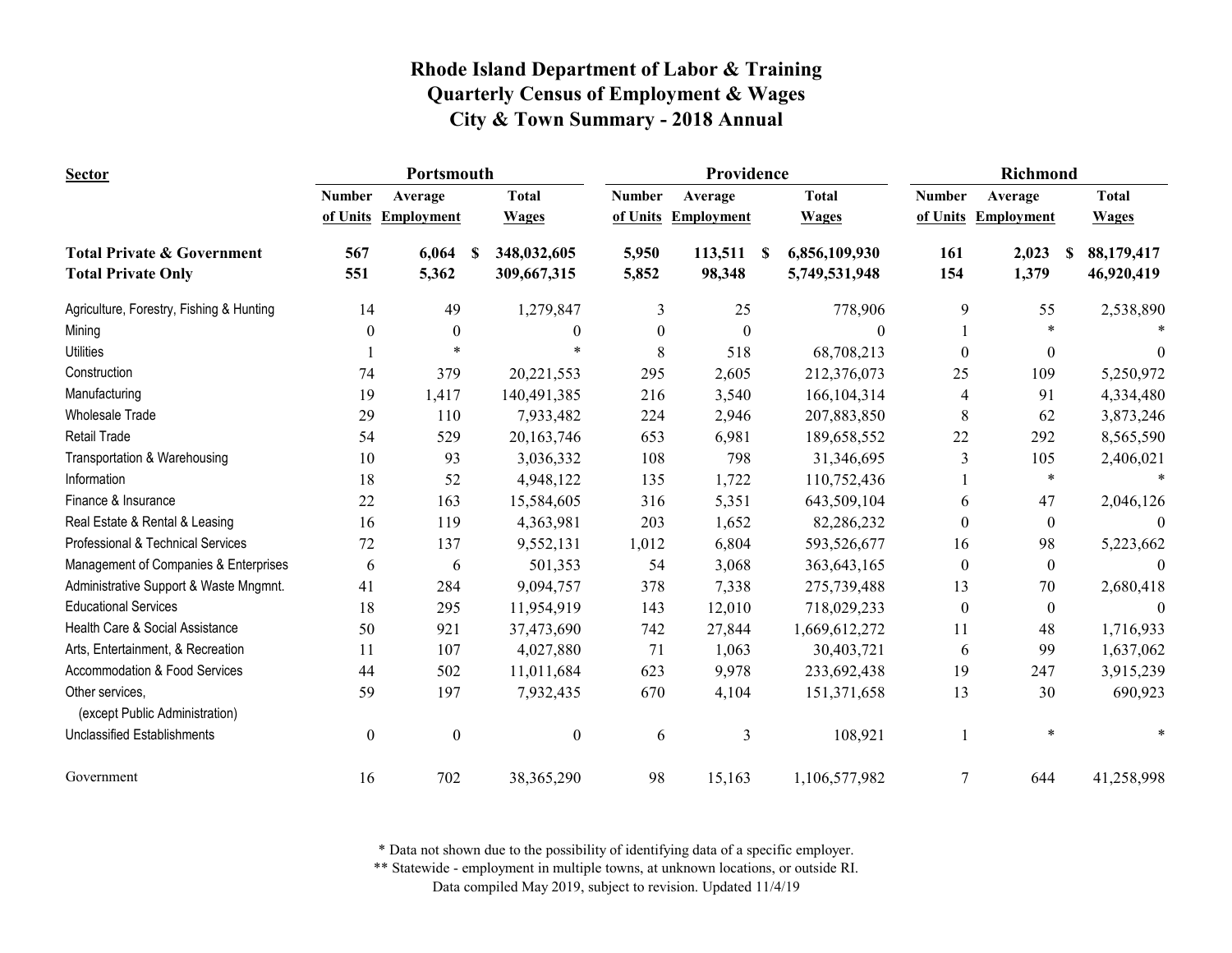| <b>Sector</b>                            |                  | <b>Scituate</b>     |                    |                | Smithfield          |                    | <b>South Kingstown</b> |                   |                  |
|------------------------------------------|------------------|---------------------|--------------------|----------------|---------------------|--------------------|------------------------|-------------------|------------------|
|                                          | <b>Number</b>    | Average             | <b>Total</b>       | <b>Number</b>  | Average             | <b>Total</b>       | <b>Number</b>          | Average           | <b>Total</b>     |
|                                          |                  | of Units Employment | <b>Wages</b>       |                | of Units Employment | <b>Wages</b>       | of Units               | <b>Employment</b> | <b>Wages</b>     |
| <b>Total Private &amp; Government</b>    | 279              | 1,715               | 76,624,153<br>- \$ | 885            | 14,562              | 1,117,100,250<br>S | 1,050                  | 14,103            | 701,501,407<br>S |
| <b>Total Private Only</b>                | 267              | 1,121               | 38,286,996         | 871            | 13,969              | 1,077,959,593      | 1,029                  | 10,143            | 460,908,627      |
| Agriculture, Forestry, Fishing & Hunting | 9                | 41                  | 1,079,871          | 5              | 12                  | 213,053            | 22                     | 99                | 3,367,386        |
| Mining                                   | $\theta$         | $\boldsymbol{0}$    | $\theta$           |                | $\ast$              |                    |                        | $\ast$            |                  |
| <b>Utilities</b>                         | $\Omega$         | $\theta$            | $\theta$           | $\theta$       | $\theta$            | $\Omega$           |                        |                   |                  |
| Construction                             | 70               | 239                 | 10,757,320         | 122            | 962                 | 65,729,522         | 132                    | 414               | 20,106,815       |
| Manufacturing                            | 9                | 13                  | 483,622            | 60             | 1,122               | 70,861,506         | 30                     | 551               | 52,578,059       |
| <b>Wholesale Trade</b>                   | 11               | 23                  | 1,063,332          | 47             | 703                 | 56,867,591         | 50                     | 547               | 47,557,428       |
| Retail Trade                             | 21               | 194                 | 5,622,945          | 103            | 1,829               | 50,580,382         | 106                    | 1,229             | 42,531,327       |
| Transportation & Warehousing             | 14               | 50                  | 2,992,596          | 18             | 128                 | 7,642,367          | 10                     | 129               | 4,393,330        |
| Information                              | 4                | 22                  | 432,529            | 7              | 166                 | 12,321,979         | 23                     | 124               | 9,307,941        |
| Finance & Insurance                      | 9                | 16                  | 698,927            | 50             | 3,031               | 548,521,570        | 37                     | 326               | 22,376,040       |
| Real Estate & Rental & Leasing           | 9                | 15                  | 607,742            | 23             | 108                 | 9,383,239          | 29                     | 232               | 5,947,383        |
| Professional & Technical Services        | 27               | 87                  | 4,453,540          | 127            | 627                 | 61,658,438         | 119                    | 392               | 30,030,154       |
| Management of Companies & Enterprises    | $\boldsymbol{0}$ | $\boldsymbol{0}$    | $\boldsymbol{0}$   | 5              | 15                  | 852,082            | $8\,$                  | $\ast$            |                  |
| Administrative Support & Waste Mngmnt.   | 21               | 40                  | 1,535,762          | 60             | 568                 | 28, 247, 475       | 85                     | 346               | 14,286,144       |
| <b>Educational Services</b>              |                  | $\ast$              | $\ast$             | 11             | 891                 | 56,059,292         | 20                     | 366               | 13,543,057       |
| Health Care & Social Assistance          | 28               | 119                 | 2,754,040          | 78             | 1,554               | 50,429,292         | 124                    | 2,972             | 130,869,609      |
| Arts, Entertainment, & Recreation        | $\overline{2}$   | $\ast$              | *                  | 16             | 77                  | 2,152,479          | 31                     | 225               | 5,635,348        |
| Accommodation & Food Services            | 17               | 190                 | 3,443,667          | 78             | 1,494               | 30,335,658         | 104                    | 1,532             | 32,385,703       |
| Other services,                          | 19               | 66                  | 2,131,166          | 68             | 646                 | 25,322,828         | 101                    | 590               | 20,307,612       |
| (except Public Administration)           |                  |                     |                    |                |                     |                    |                        |                   |                  |
| <b>Unclassified Establishments</b>       |                  | $\ast$              | *                  | $\overline{0}$ | $\boldsymbol{0}$    | $\mathbf{0}$       | $\overline{2}$         | $\ast$            |                  |
| Government                               | 12               | 593                 | 38, 337, 157       | 14             | 604                 | 39,140,657         | 21                     | 3,959             | 240,592,780      |

\* Data not shown due to the possibility of identifying data of a specific employer.

\*\* Statewide - employment in multiple towns, at unknown locations, or outside RI.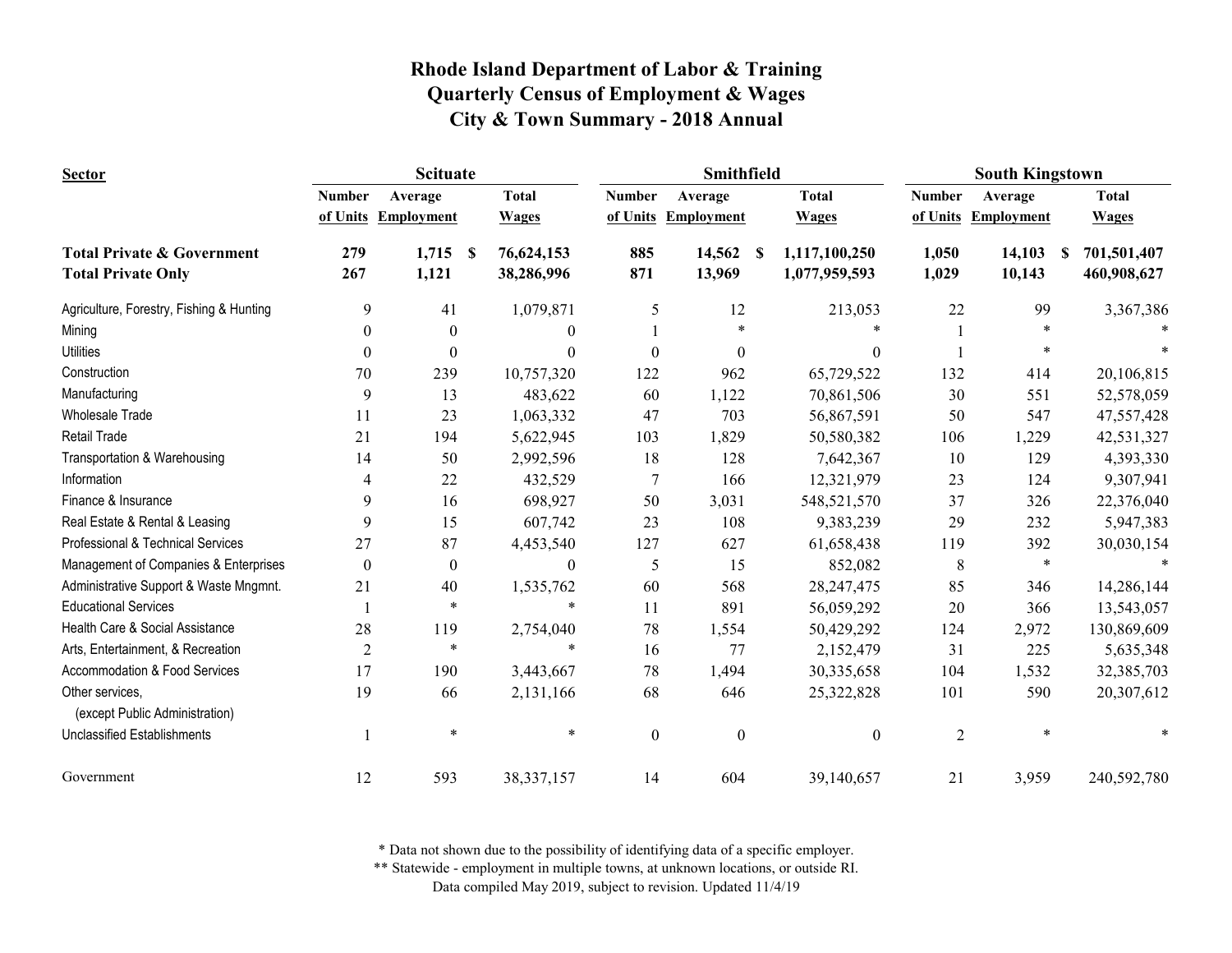| <b>Sector</b>                                     |                  | <b>Tiverton</b>   |                  |                  | Warren            |                         | Warwick          |                     |                           |  |
|---------------------------------------------------|------------------|-------------------|------------------|------------------|-------------------|-------------------------|------------------|---------------------|---------------------------|--|
|                                                   | <b>Number</b>    | Average           | <b>Total</b>     | <b>Number</b>    | Average           | <b>Total</b>            | <b>Number</b>    | Average             | <b>Total</b>              |  |
|                                                   | of Units         | <b>Employment</b> | <b>Wages</b>     | of Units         | <b>Employment</b> | <b>Wages</b>            |                  | of Units Employment | <b>Wages</b>              |  |
| <b>Total Private &amp; Government</b>             | 393              | 2,986             | \$114,628,658    | 400              | 3,710             | 144,090,987<br><b>S</b> | 3,190            | 48,511              | 2,344,713,857<br><b>S</b> |  |
| <b>Total Private Only</b>                         | 381              | 2,530             | 91,770,598       | 393              | 3,547             | 135,545,369             | 3,157            | 44,654              | 2,071,859,513             |  |
| Agriculture, Forestry, Fishing & Hunting          | 6                | 21                | 383,588          |                  | $\ast$            | *                       | $\overline{7}$   | *                   |                           |  |
| Mining                                            | $\theta$         | $\boldsymbol{0}$  | $\boldsymbol{0}$ | $\theta$         | $\theta$          | 0                       | $\boldsymbol{0}$ | $\theta$            | 0                         |  |
| <b>Utilities</b>                                  | 3                | 23                | 2,389,096        | $\Omega$         | $\theta$          | 0                       | $\theta$         | 0                   | 0                         |  |
| Construction                                      | 55               | 219               | 10,480,959       | 48               | 153               | 7,609,487               | 298              | 2,294               | 150,591,071               |  |
| Manufacturing                                     | 15               | 103               | 3,526,789        | 35               | 769               | 38,543,788              | 114              | 2,871               | 183, 179, 631             |  |
| <b>Wholesale Trade</b>                            | 20               | 99                | 5,317,039        | 20               | 125               | 7,992,516               | 205              | 1,805               | 110,295,046               |  |
| <b>Retail Trade</b>                               | 60               | 603               | 24,344,168       | 42               | 286               | 6,892,584               | 384              | 7,403               | 230,299,043               |  |
| Transportation & Warehousing                      | 10               | 60                | 1,473,753        | $\overline{4}$   | 120               | 3,817,776               | 80               | 2,465               | 106,734,631               |  |
| Information                                       |                  | $\ast$            | $\ast$           | $\overline{4}$   | 29                | 1,776,891               | 37               | 403                 | 21,409,812                |  |
| Finance & Insurance                               | 14               | 60                | 3,242,429        | 14               | 182               | 8,100,243               | 210              | 2,754               | 204, 201, 139             |  |
| Real Estate & Rental & Leasing                    | 5                | $\ast$            | $\ast$           | 8                | 24                | 801,272                 | 131              | 1,179               | 50,814,600                |  |
| Professional & Technical Services                 | 41               | 66                | 5,433,980        | 44               | 245               | 12,797,695              | 409              | 2,001               | 128,129,047               |  |
| Management of Companies & Enterprises             |                  | $\ast$            | $\ast$           |                  | $\ast$            | $\ast$                  | 26               | 1,638               | 139,448,168               |  |
| Administrative Support & Waste Mngmnt.            | 32               | 66                | 2,839,995        | 27               | 134               | 4,456,291               | 222              | 2,841               | 94, 345, 357              |  |
| <b>Educational Services</b>                       | 6                | 24                | 411,164          | 5                | 86                | 3,924,495               | 47               | 610                 | 25,084,385                |  |
| Health Care & Social Assistance                   | 31               | 405               | 13,729,413       | 39               | 502               | 20,305,812              | 394              | 8,365               | 442,192,796               |  |
| Arts, Entertainment, & Recreation                 | 5                | 26                | 460,134          | 8                | 62                | 1,216,756               | 38               | 623                 | 12,992,917                |  |
| Accommodation & Food Services                     | 34               | 622               | 14,241,322       | 48               | 621               | 10,829,002              | 254              | 5,631               | 115,563,638               |  |
| Other services,<br>(except Public Administration) | 45               | 121               | 2,834,590        | 49               | 203               | 5,945,724               | 302              | 1,753               | 55,907,335                |  |
| <b>Unclassified Establishments</b>                | $\boldsymbol{0}$ | $\boldsymbol{0}$  | $\boldsymbol{0}$ | $\boldsymbol{0}$ | $\boldsymbol{0}$  | $\boldsymbol{0}$        | 3                | $\ast$              |                           |  |
| Government                                        | 12               | 456               | 22,858,060       | $\overline{7}$   | 163               | 8,545,618               | 33               | 3,857               | 272,854,344               |  |

\* Data not shown due to the possibility of identifying data of a specific employer.

\*\* Statewide - employment in multiple towns, at unknown locations, or outside RI.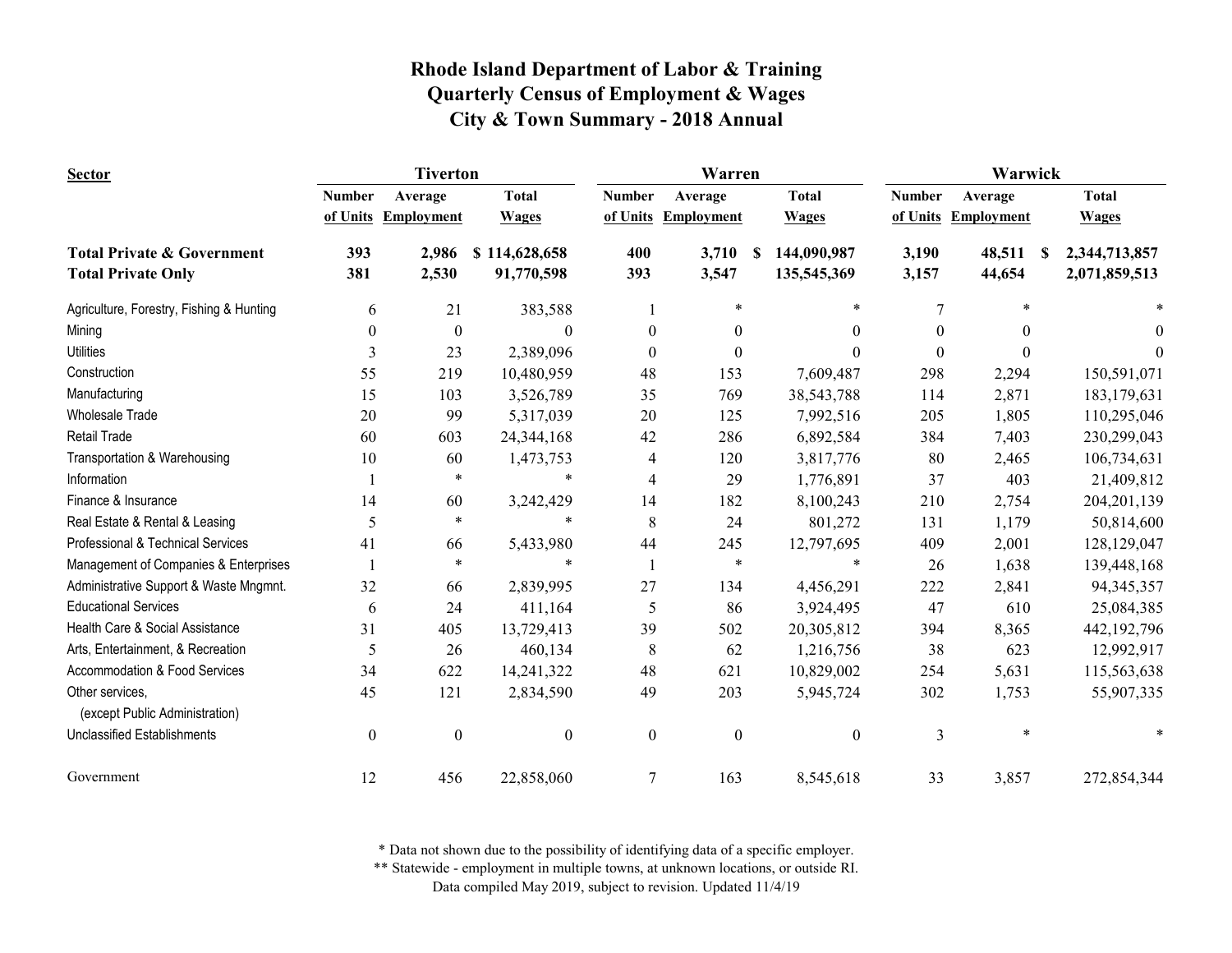| <b>Sector</b>                                     | Westerly         |                     |                  |                | <b>West Greenwich</b> |                         | <b>West Warwick</b> |                     |                  |
|---------------------------------------------------|------------------|---------------------|------------------|----------------|-----------------------|-------------------------|---------------------|---------------------|------------------|
|                                                   | <b>Number</b>    | Average             | <b>Total</b>     | <b>Number</b>  | Average               | <b>Total</b>            | <b>Number</b>       | Average             | <b>Total</b>     |
|                                                   |                  | of Units Employment | <b>Wages</b>     |                | of Units Employment   | <b>Wages</b>            |                     | of Units Employment | <b>Wages</b>     |
| <b>Total Private &amp; Government</b>             | 884              | 9,799               | 395,530,067<br>S | 233            | 3,199                 | 232,758,962<br><b>S</b> | 583                 | 7,840               | 405,112,623<br>S |
| <b>Total Private Only</b>                         | 865              | 8,711               | 341,519,664      | 223            | 2,810                 | 211,192,826             | 568                 | 6,854               | 343,331,170      |
| Agriculture, Forestry, Fishing & Hunting          | $\overline{2}$   | 5                   | 207,570          |                | *                     | $\ast$                  | 3                   | $\ast$              | $\ast$           |
| Mining                                            |                  | $22\,$              | 1,195,758        |                | $\ast$                | $\ast$                  | $\boldsymbol{0}$    |                     | $\overline{0}$   |
| <b>Utilities</b>                                  |                  | 9                   | 1,321,849        | $\mathbf{0}$   | $\boldsymbol{0}$      | $\theta$                |                     |                     |                  |
| Construction                                      | 89               | 326                 | 17,179,479       | 38             | 109                   | 5,544,449               | 63                  | 362                 | 17,279,432       |
| Manufacturing                                     | 26               | 632                 | 36,260,315       | $10\,$         | 839                   | 93,852,911              | 27                  | 1,299               | 74,123,738       |
| <b>Wholesale Trade</b>                            | 35               | 95                  | 5,677,383        | 12             | 270                   | 19,884,520              | 26                  | 336                 | 23,527,066       |
| <b>Retail Trade</b>                               | 140              | 2,064               | 62,254,780       | 17             | 104                   | 3,313,817               | 82                  | 975                 | 42,234,777       |
| Transportation & Warehousing                      | 11               | 60                  | 2,431,118        | 11             | 222                   | 10,349,036              | 14                  | 391                 | 20,506,149       |
| Information                                       | 14               | 91                  | 4,819,264        | 3              | 12                    | 1,438,627               | 13                  | 750                 | 58,198,605       |
| Finance & Insurance                               | 30               | 210                 | 14,212,478       | 7              | 17                    | 841,538                 | 21                  | 98                  | 7,672,740        |
| Real Estate & Rental & Leasing                    | 23               | 63                  | 2,279,116        | $\,8\,$        | 82                    | 6,691,822               | 21                  | 71                  | 2,394,883        |
| Professional & Technical Services                 | 79               | 244                 | 14,075,691       | 37             | 501                   | 50,305,498              | 56                  | 233                 | 16,278,259       |
| Management of Companies & Enterprises             | 5                | 261                 | 25,808,999       |                | $\ast$                | $\ast$                  | 3                   | 143                 | 16,928,883       |
| Administrative Support & Waste Mngmnt.            | 57               | 223                 | 7,078,868        | 26             | 178                   | 6,508,085               | 41                  | 241                 | 7,895,350        |
| <b>Educational Services</b>                       | 9                | 68                  | 2,382,647        |                | 33                    | 1,390,774               | 7                   | 59                  | 1,042,489        |
| Health Care & Social Assistance                   | 106              | 1,752               | 78,562,659       | 22             | 105                   | 3,199,785               | 60                  | 887                 | 32,283,865       |
| Arts, Entertainment, & Recreation                 | 39               | 554                 | 14,916,008       | $\overline{2}$ | 38                    | 778,599                 | $\,$ 8 $\,$         | 23                  | 602,087          |
| Accommodation & Food Services                     | 117              | 1,708               | 41,863,741       | 19             | 272                   | 6,178,435               | 57                  | 663                 | 12,266,283       |
| Other services,<br>(except Public Administration) | 85               | 324                 | 8,991,941        | 11             | 24                    | 714,944                 | 71                  | 314                 | 9,658,788        |
| <b>Unclassified Establishments</b>                | $\boldsymbol{0}$ | $\boldsymbol{0}$    | $\boldsymbol{0}$ |                | *                     | $\ast$                  |                     | $\ast$              |                  |
| Government                                        | 19               | 1,089               | 54,010,403       | 10             | 389                   | 21,566,136              | 15                  | 986                 | 61,781,453       |

\* Data not shown due to the possibility of identifying data of a specific employer.

\*\* Statewide - employment in multiple towns, at unknown locations, or outside RI.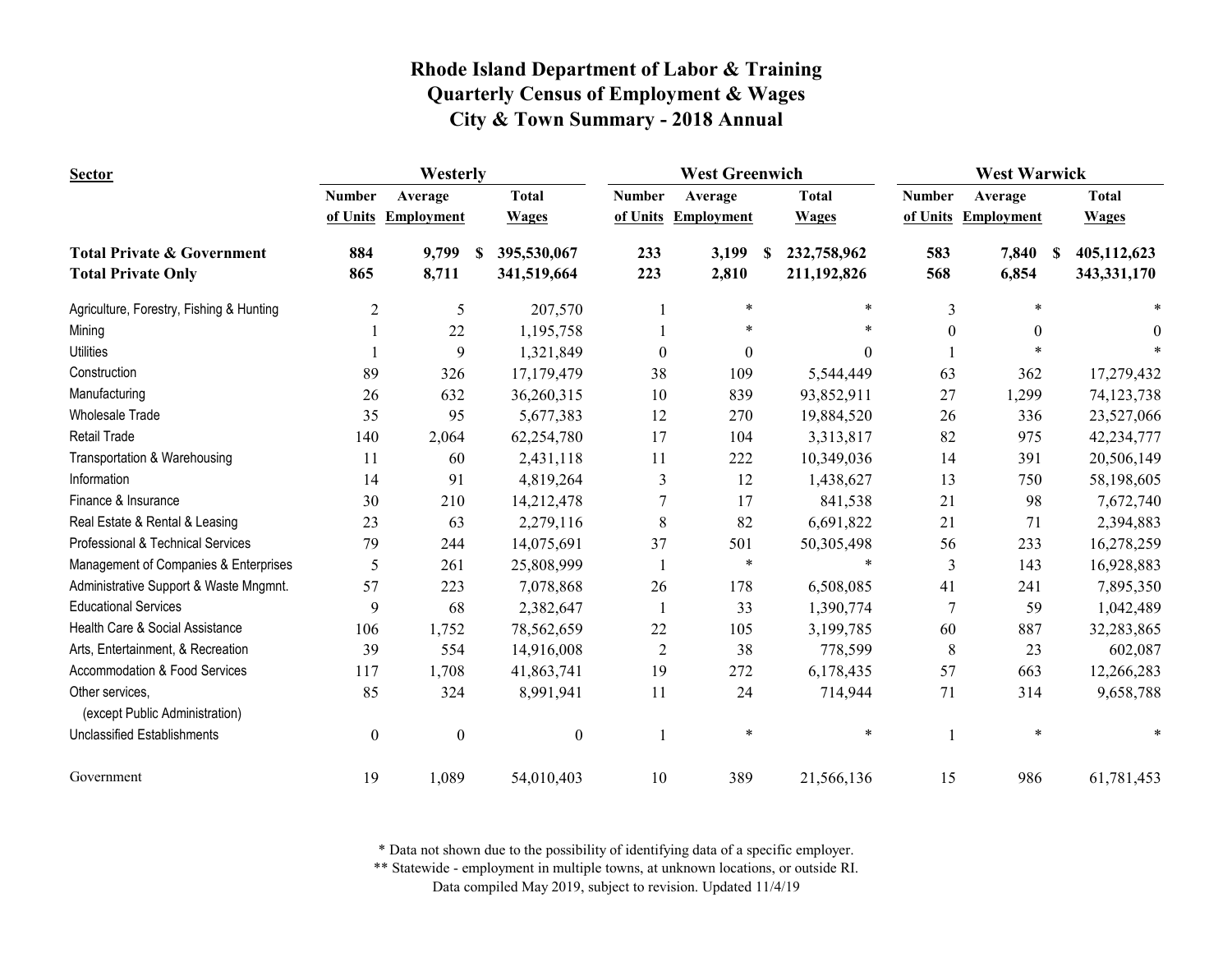| <b>Sector</b>                            |                | Woonsocket        |               | Statewide **     |                  |                   |   |                  |
|------------------------------------------|----------------|-------------------|---------------|------------------|------------------|-------------------|---|------------------|
|                                          | <b>Number</b>  | Average           |               | <b>Total</b>     | <b>Number</b>    | Average           |   | <b>Total</b>     |
|                                          | of Units       | <b>Employment</b> |               | <b>Wages</b>     | of Units         | <b>Employment</b> |   | <b>Wages</b>     |
| <b>Total Private &amp; Government</b>    | 922            | 13,961            | <sup>\$</sup> | 855,501,452      | 4,522            | 10,604            | S | 874, 347, 768    |
| <b>Total Private Only</b>                | 905            | 12,389            |               | 768,957,677      | 4,499            | 10,482            |   | 861, 437, 225    |
| Agriculture, Forestry, Fishing & Hunting | $\mathbf{0}$   | $\boldsymbol{0}$  |               | $\boldsymbol{0}$ | $\mathfrak{Z}$   | 10                |   | 274,887          |
| Mining                                   | $\mathbf{0}$   | $\boldsymbol{0}$  |               | $\boldsymbol{0}$ | $\boldsymbol{0}$ | $\boldsymbol{0}$  |   | $\boldsymbol{0}$ |
| <b>Utilities</b>                         | $\overline{2}$ | $\ast$            |               | *                | 6                | $\overline{7}$    |   | 611,291          |
| Construction                             | 71             | 329               |               | 15,593,079       | 258              | 794               |   | 51,380,619       |
| Manufacturing                            | 52             | 964               |               | 46,409,228       | 90               | 108               |   | 11,306,620       |
| <b>Wholesale Trade</b>                   | 41             | 332               |               | 24,732,179       | 1,312            | 2,284             |   | 259,875,760      |
| <b>Retail Trade</b>                      | 117            | 1,361             |               | 69,594,971       | 121              | 217               |   | 12,848,895       |
| Transportation & Warehousing             | 21             | 519               |               | 22,061,142       | 59               | 196               |   | 13,403,072       |
| Information                              | 9              | 31                |               | 849,102          | 198              | 548               |   | 54,630,157       |
| Finance & Insurance                      | 23             | 134               |               | 7,364,505        | 202              | 618               |   | 60,571,660       |
| Real Estate & Rental & Leasing           | 34             | 119               |               | 5,085,208        | 58               | 177               |   | 7,707,488        |
| Professional & Technical Services        | 157            | 472               |               | 37,470,051       | 1,038            | 2,079             |   | 204,886,817      |
| Management of Companies & Enterprises    | 16             | 2,472             |               | 338,572,492      | 55               | 203               |   | 14,685,897       |
| Administrative Support & Waste Mngmnt.   | 54             | 422               |               | 19,709,305       | 558              | 2,395             |   | 117,152,518      |
| <b>Educational Services</b>              | 11             | 328               |               | 11,500,682       | 106              | 177               |   | 7,041,214        |
| Health Care & Social Assistance          | 123            | 3,496             |               | 141,365,879      | 116              | 244               |   | 17,497,148       |
| Arts, Entertainment, & Recreation        | 6              | 105               |               | 2,495,692        | 34               | 44                |   | 2,759,077        |
| Accommodation & Food Services            | 90             | 966               |               | 16,871,055       | 42               | 135               |   | 5,552,334        |
| Other services,                          | 82             | 321               |               | 8,319,923        | 145              | 189               |   | 14,213,636       |
| (except Public Administration)           |                |                   |               |                  |                  |                   |   |                  |
| <b>Unclassified Establishments</b>       | 1              | ∗                 |               | ∗                | 114              | 57                |   | 5,038,135        |
| Government                               | 17             | 1,572             |               | 86, 543, 775     | 25               | 124               |   | 12,910,543       |

\* Data not shown due to the possibility of identifying data of a specific employer.

\*\* Statewide - employment in multiple towns, at unknown locations, or outside RI.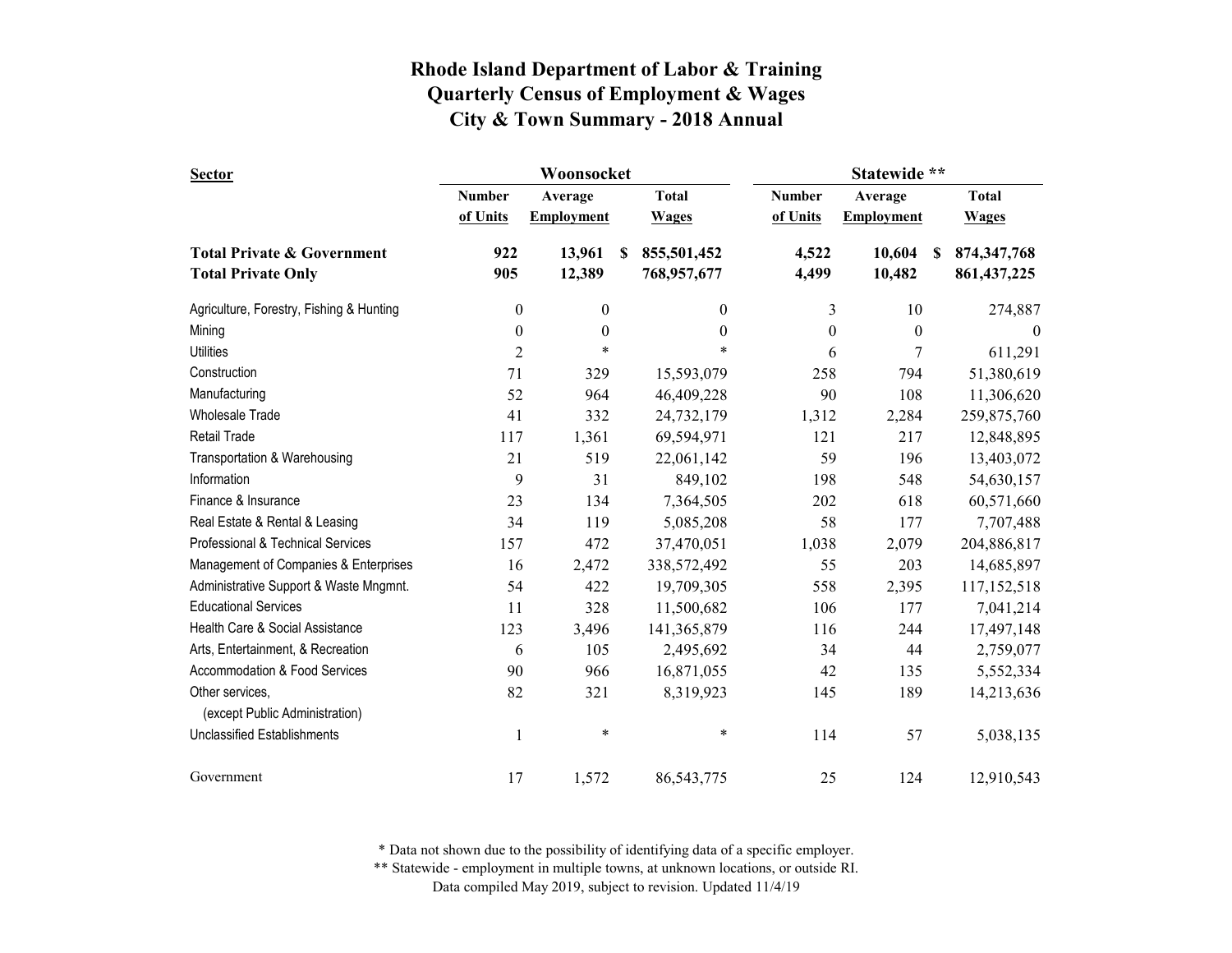| <b>Sector</b>                            | <b>Bristol County</b> |                   |                  |                | <b>Kent County</b> |               | <b>Newport County</b> |                   |               |
|------------------------------------------|-----------------------|-------------------|------------------|----------------|--------------------|---------------|-----------------------|-------------------|---------------|
|                                          | <b>Number</b>         | Average           | <b>Total</b>     | <b>Number</b>  | Average            | <b>Total</b>  | <b>Number</b>         | Average           | <b>Total</b>  |
|                                          | of Units              | <b>Employment</b> | <b>Wages</b>     | of Units       | <b>Employment</b>  | <b>Wages</b>  | of Units              | <b>Employment</b> | <b>Wages</b>  |
| <b>Total Private &amp; Government</b>    | 1,572                 | 13,668 \$         | 588,423,298      | 5,551          | 75,885 \$          | 3,687,273,380 | 3,421                 | 40,810 \$         | 2,100,175,074 |
| <b>Total Private Only</b>                | 1,534                 | 11,688            | 473,577,533      | 5,458          | 68,745             | 3,230,827,376 | 3,318                 | 32,682            | 1,467,211,340 |
| Agriculture, Forestry, Fishing & Hunting | 3                     | $\ast$            | ∗                | 15             | 41                 | 1,197,729     | 43                    | 237               | 6,341,379     |
| Mining                                   | $\boldsymbol{0}$      | $\boldsymbol{0}$  | $\boldsymbol{0}$ |                | $\ast$             | $\ast$        |                       | $\ast$            |               |
| <b>Utilities</b>                         |                       |                   |                  | 4              | 26                 | 1,856,556     | 6                     | 45                | 5,119,742     |
| Construction                             | 189                   | 642               | 33,180,294       | 568            | 3,435              | 205,709,140   | 336                   | 1,585             | 83,449,499    |
| Manufacturing                            | 97                    | 1,633             | 82,823,689       | 203            | 5,819              | 410,543,040   | 82                    | 2,202             | 190,205,890   |
| <b>Wholesale Trade</b>                   | 91                    | 336               | 25,790,411       | 319            | 2,857              | 195,202,556   | 143                   | 530               | 36,329,030    |
| <b>Retail Trade</b>                      | 136                   | 1,126             | 31,358,394       | 634            | 11,162             | 359,424,586   | 430                   | 4,234             | 138,461,709   |
| Transportation & Warehousing             | 9                     | 124               | 4,021,290        | 121            | 3,287              | 142,951,470   | 75                    | 549               | 23,046,929    |
| Information                              | 30                    | 92                | 7,540,309        | 78             | 1,255              | 90,293,171    | 58                    | 299               | 22,178,800    |
| Finance & Insurance                      | 64                    | 464               | 25,662,054       | 319            | 3,303              | 244,066,407   | 130                   | 1,137             | 90,947,629    |
| Real Estate & Rental & Leasing           | 40                    | 116               | 6,096,107        | 207            | 1,436              | 64,146,958    | 115                   | 626               | 27,814,314    |
| Professional & Technical Services        | 185                   | 498               | 32,587,489       | 716            | 3,769              | 267, 275, 238 | 463                   | 3,434             | 246,797,484   |
| Management of Companies & Enterprises    | 10                    | 78                | 4,105,578        | 43             | 2,052              | 180,570,558   | 24                    | 491               | 33,189,257    |
| Administrative Support & Waste Mngmnt.   | 99                    | 449               | 15,663,084       | 397            | 3,997              | 135,084,631   | 270                   | 1,146             | 42,288,550    |
| <b>Educational Services</b>              | 39                    | 1,525             | 78,901,517       | 80             | 1,531              | 62,152,364    | 53                    | 1,198             | 58,249,817    |
| Health Care & Social Assistance          | 173                   | 1,770             | 62,685,234       | 676            | 12,328             | 591,869,000   | 253                   | 4,433             | 174,004,043   |
| Arts, Entertainment, & Recreation        | 41                    | 435               | 12,945,078       | 66             | 788                | 16,467,245    | 96                    | 1,442             | 46,754,519    |
| <b>Accommodation &amp; Food Services</b> | 132                   | 1,666             | 30,796,229       | 460            | 8,945              | 178,615,987   | 376                   | 7,412             | 186,219,240   |
| Other services,                          | 194                   | 727               | 19,134,523       | 544            | 2,711              | 83,204,390    | 361                   | 1,679             | 55,654,166    |
| (except Public Administration)           |                       |                   |                  |                |                    |               |                       |                   |               |
| <b>Unclassified Establishments</b>       |                       | $\ast$            | $\ast$           | $\overline{7}$ | $\ast$             | *             | 3                     | $\ast$            | $\ast$        |
| Government                               | 38                    | 1,980             | 114,845,765      | 93             | 7,140              | 456,446,004   | 103                   | 8,128             | 632,963,734   |

\* Data not shown due to the possibility of identifying data of a specific employer.

\*\* Statewide - employment in multiple towns, at unknown locations, or outside RI.